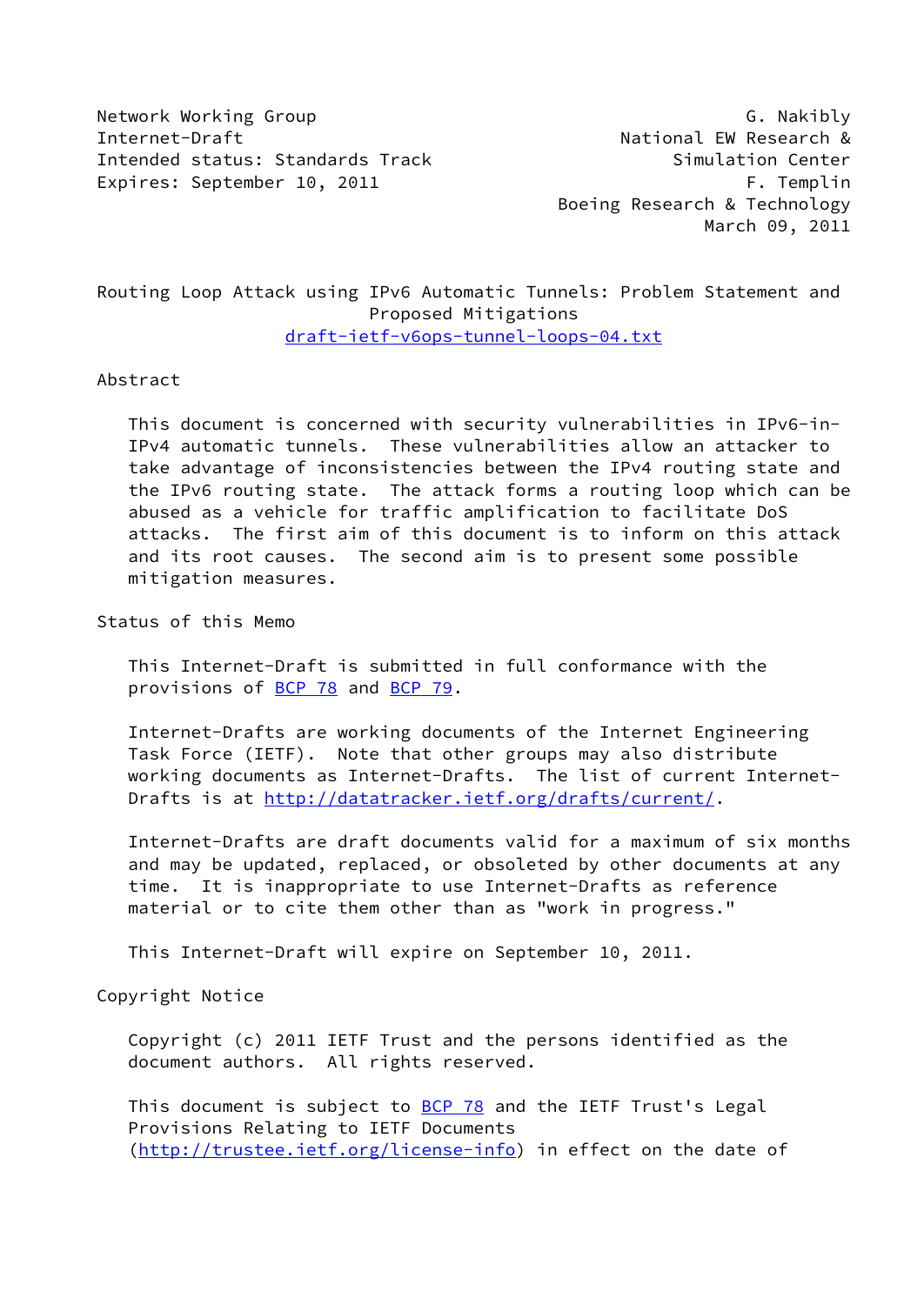Internet-Draft **Routing Loop Attack** March 2011

 publication of this document. Please review these documents carefully, as they describe your rights and restrictions with respect to this document. Code Components extracted from this document must include Simplified BSD License text as described in Section 4.e of the Trust Legal Provisions and are provided without warranty as described in the Simplified BSD License.

Table of Contents

| A Detailed Description of the Attack $\frac{4}{5}$<br>2.                                                           |  |
|--------------------------------------------------------------------------------------------------------------------|--|
| Proposed Mitigation Measures 6<br>3.                                                                               |  |
| $3.1$ . Verification of end point existence 6                                                                      |  |
| Neighbor Cache Check 6<br>3.1.1.                                                                                   |  |
| 3.1.2. Known IPv4 Address Check 7                                                                                  |  |
|                                                                                                                    |  |
| $3.2.1$ . Avoiding a Shared IPv4 Link 8                                                                            |  |
| $3.2.2.$ A Single Border Router 8                                                                                  |  |
| $3.2.3$ . A Comprehensive List of Tunnel Routers 9                                                                 |  |
| $3.2.4$ . Avoidance of On-link Prefixes 9                                                                          |  |
| 3.3. Destination and Source Address Checks 21                                                                      |  |
| Known IPv6 Prefix Check 22<br>3.3.1.                                                                               |  |
| Recommendations $\ldots \ldots \ldots \ldots \ldots \ldots \ldots \ldots \ldots \frac{23}{23}$<br>$\overline{4}$ . |  |
| 5.                                                                                                                 |  |
| Security Considerations $\cdots$ 24<br>6.                                                                          |  |
| $\mathbf{I}$ .                                                                                                     |  |
| 8.                                                                                                                 |  |
| Normative References 24<br>8.1.                                                                                    |  |
| Informative References 25<br>8.2.                                                                                  |  |
|                                                                                                                    |  |
|                                                                                                                    |  |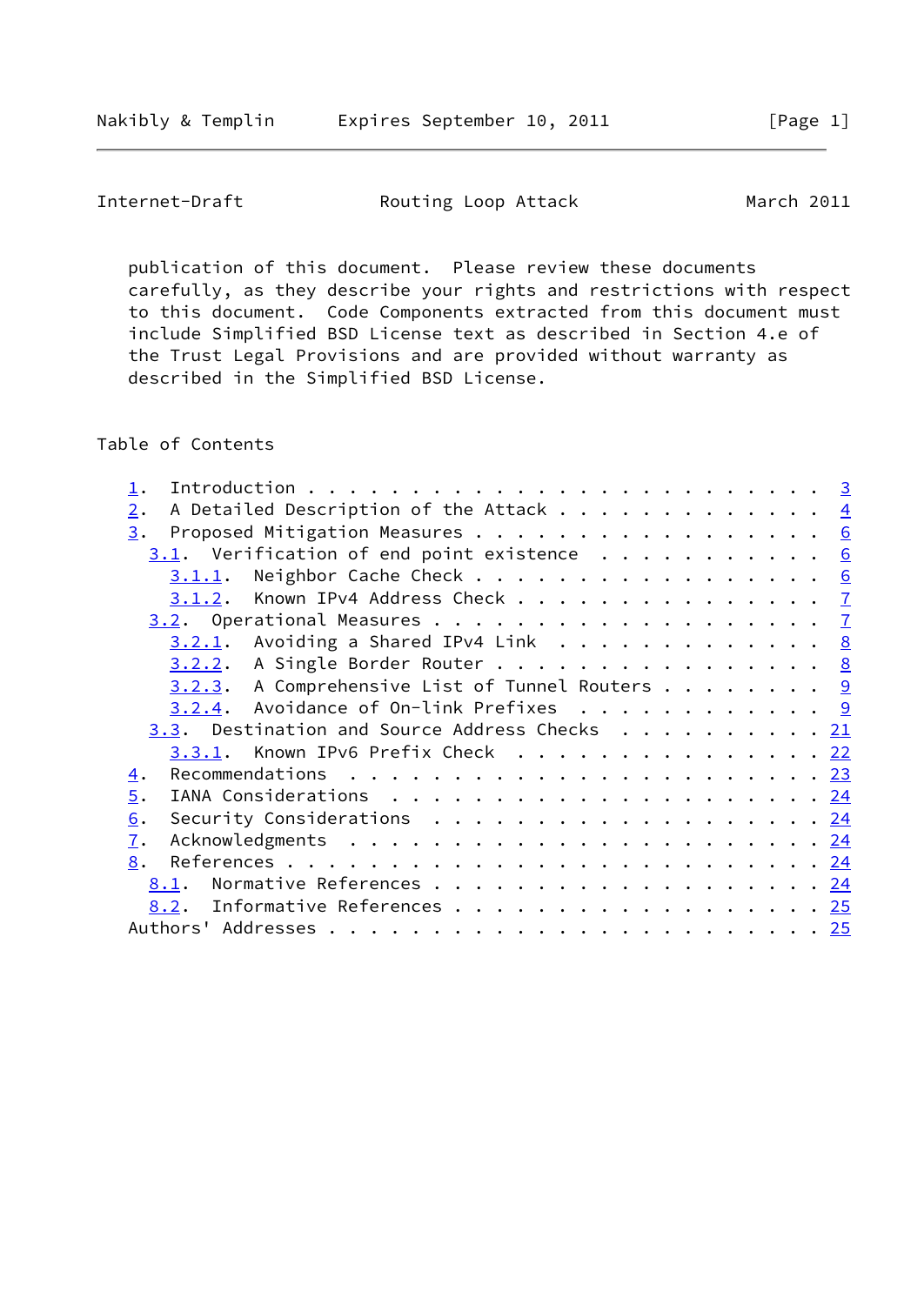Nakibly & Templin Expires September 10, 2011 [Page 2]

<span id="page-2-1"></span>

Internet-Draft **Routing Loop Attack** March 2011

## <span id="page-2-0"></span>[1](#page-2-0). Introduction

 IPv6-in-IPv4 tunnels are an essential part of many migration plans for IPv6. They allow two IPv6 nodes to communicate over an IPv4-only network. Automatic tunnels that assign non-link-local IPv6 prefixes with stateless address mapping properties (hereafter called "automatic tunnels") are a category of tunnels in which a tunneled packet's egress IPv4 address is embedded within the destination IPv6 address of the packet. An automatic tunnel's router is a router that respectively encapsulates and decapsulates the IPv6 packets into and out of the tunnel.

Ref. [\[USENIX09](#page-27-2)] pointed out the existence of a vulnerability in the design of IPv6 automatic tunnels. Tunnel routers operate on the implicit assumption that the destination address of an incoming IPv6 packet is always an address of a valid node that can be reached via the tunnel. The assumption of path validity poses a denial of service risk as inconsistency between the IPv4 routing state and the IPv6 routing state allows a routing loop to be formed.

 An attacker can exploit this vulnerability by crafting a packet which is routed over a tunnel to a node that is not participating in that tunnel. This node may forward the packet out of the tunnel to the native IPv6 network. There the packet is routed back to the ingress point that forwards it back into the tunnel. Consequently, the packet loops in and out of the tunnel. The loop terminates only when the Hop Limit field in the IPv6 header of the packet is decremented to zero. This vulnerability can be abused as a vehicle for traffic amplification to facilitate DoS attacks [\[RFC4732](https://datatracker.ietf.org/doc/pdf/rfc4732)].

 Without compensating security measures in place, all IPv6 automatic tunnels that are based on protocol-41 encapsulation [\[RFC4213](https://datatracker.ietf.org/doc/pdf/rfc4213)] are vulnerable to such an attack including ISATAP [[RFC5214](https://datatracker.ietf.org/doc/pdf/rfc5214)], 6to4 [\[RFC3056](https://datatracker.ietf.org/doc/pdf/rfc3056)] and 6rd [[RFC5969](https://datatracker.ietf.org/doc/pdf/rfc5969)]. It should be noted that this document does not consider non-protocol-41 encapsulation attacks. In particular, we do not address the Teredo [\[RFC4380](https://datatracker.ietf.org/doc/pdf/rfc4380)] attacks described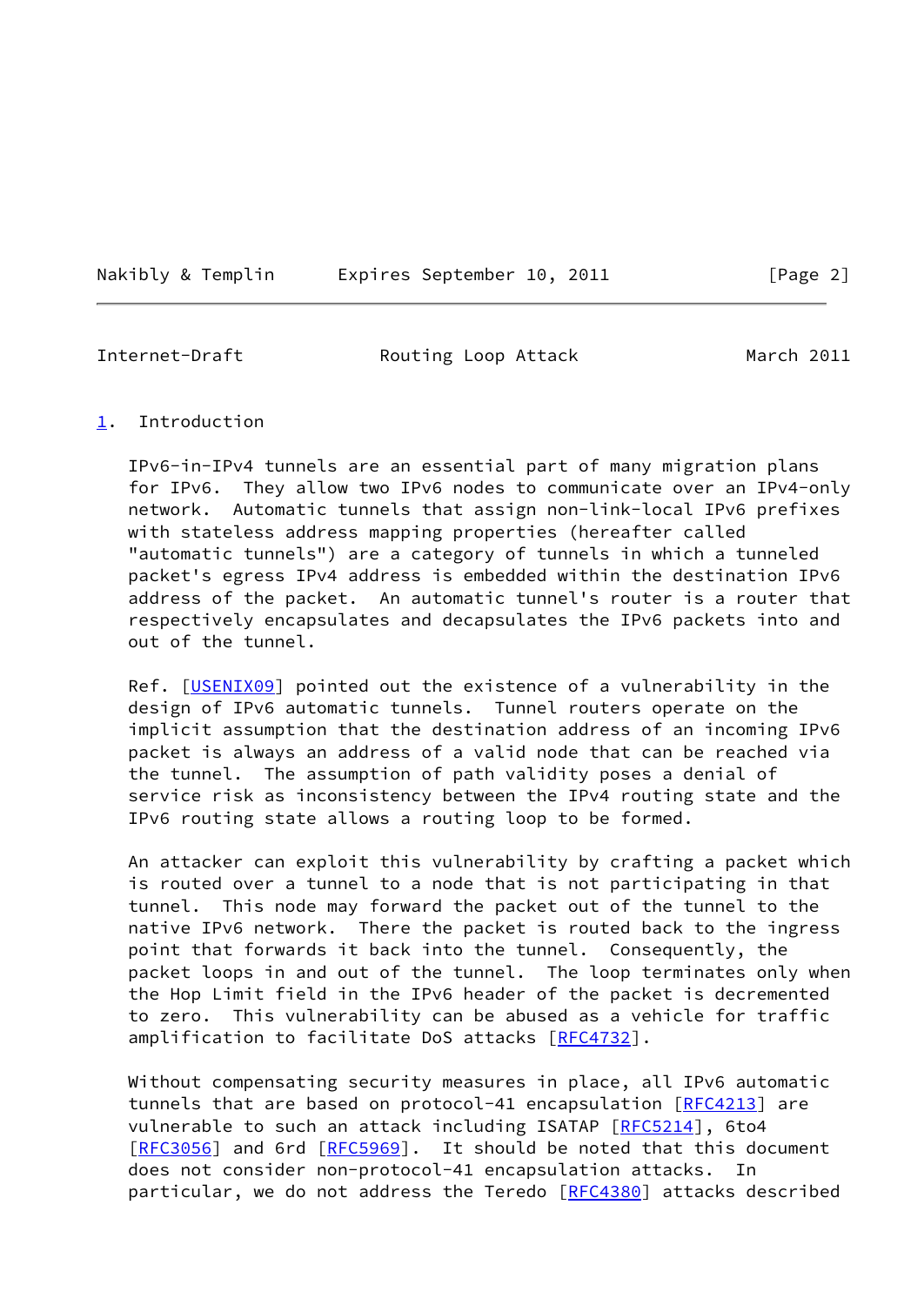in [[USENIX09\]](#page-27-2). These attacks are considered in [\[I-D.gont-6man-teredo-loops\]](#page-27-3).

 The aim of this document is to shed light on the routing loop attack and describe possible mitigation measures that should be considered by operators of current IPv6 automatic tunnels and by designers of future ones. We note that tunnels may be deployed in various operational environments, e.g. service provider network, enterprise network, etc. Specific issues related to the attack which are derived from the operational environment are not considered in this document.

| Nakibly & Templin |  | Expires September 10, 2011 |  |  | [Page 3] |
|-------------------|--|----------------------------|--|--|----------|
|-------------------|--|----------------------------|--|--|----------|

<span id="page-3-1"></span>Internet-Draft **Routing Loop Attack** March 2011

<span id="page-3-0"></span>[2](#page-3-0). A Detailed Description of the Attack

 In this section we shall denote an IPv6 address of a node reached via a given tunnel by the prefix of the tunnel and an IPv4 address of the tunnel end point, i.e., Addr(Prefix, IPv4). Note that the IPv4 address may or may not be part of the prefix (depending on the specification of the tunnel's protocol). The IPv6 address may be dependent on additional bits in the interface ID, however for our discussion their exact value is not important.

The two victims of this attack are routers - R1 and R2 - of two different tunnels - T1 and T2. Both routers have the capability to forward IPv6 packets in and out of their respective tunnels. The two tunnels need not be based on the same tunnel protocol. The only condition is that the two tunnel protocols be based on protocol-41 encapsulation. The IPv4 address of R1 is IP1, while the prefix of its tunnel is Prf1. IP2 and Prf2 are the respective values for R2. We assume that IP1 and IP2 belong to the same address realm, i.e., they are either both public, or both private and belong to the same internal network. The following network diagram depicts the locations of the two routers. The numbers indicate the packets of the attack and the path they traverse as described below.

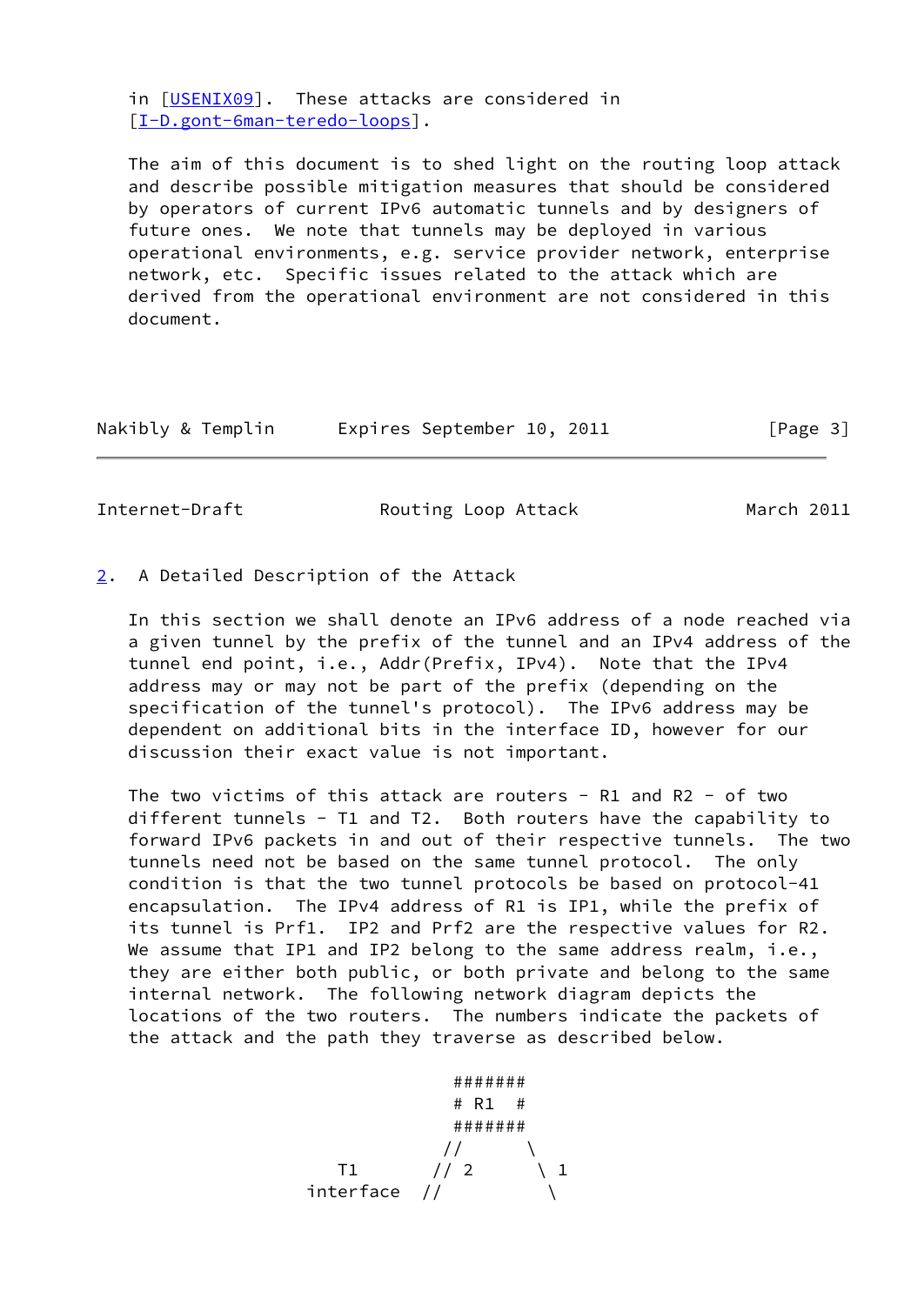

Figure 1: The network setting of the attack

 The attack is depicted in Figure 2. It is initiated by sending an IPv6 packet (packet 0 in Figure 2) destined to a fictitious end point that appears to be reached via T2 and has IP1 as its IPv4 address,

Nakibly & Templin Expires September 10, 2011 [Page 4]

Internet-Draft **Routing Loop Attack** March 2011

 i.e., Addr(Prf2, IP1). The source address of the packet is a T1 address with Prf1 as the prefix and IP2 as the embedded IPv4 address, i.e., Addr(Prf1, IP2). As the prefix of the destination address is Prf2, the packet will be routed over the IPv6 network to T2.

We assume that R2 is the packet's entry point to T2. R2 receives the packet through its IPv6 interface and forwards it over its T2 interface encapsulated with an IPv4 header having a destination address derived from the IPv6 destination, i.e., IP1. The source address is the address of R2, i.e., IP2. The packet (packet 1 in Figure 2.) is routed over the IPv4 network to R1, which receives the packet on its IPv4 interface. It processes the packet as a packet that originates from one of the end nodes of T1.

 Since the IPv4 source address corresponds to the IPv6 source address, R1 will decapsulate the packet. Since the packet's IPv6 destination is outside of T1, R1 will forward the packet onto a native IPv6 interface. The forwarded packet (packet 2 in Figure 2) is identical to the original attack packet. Hence, it is routed back to R2, in which the loop starts again. Note that the packet may not necessarily be transported from R1 over native IPv6 network. R1 may be connected to the IPv6 network through another tunnel.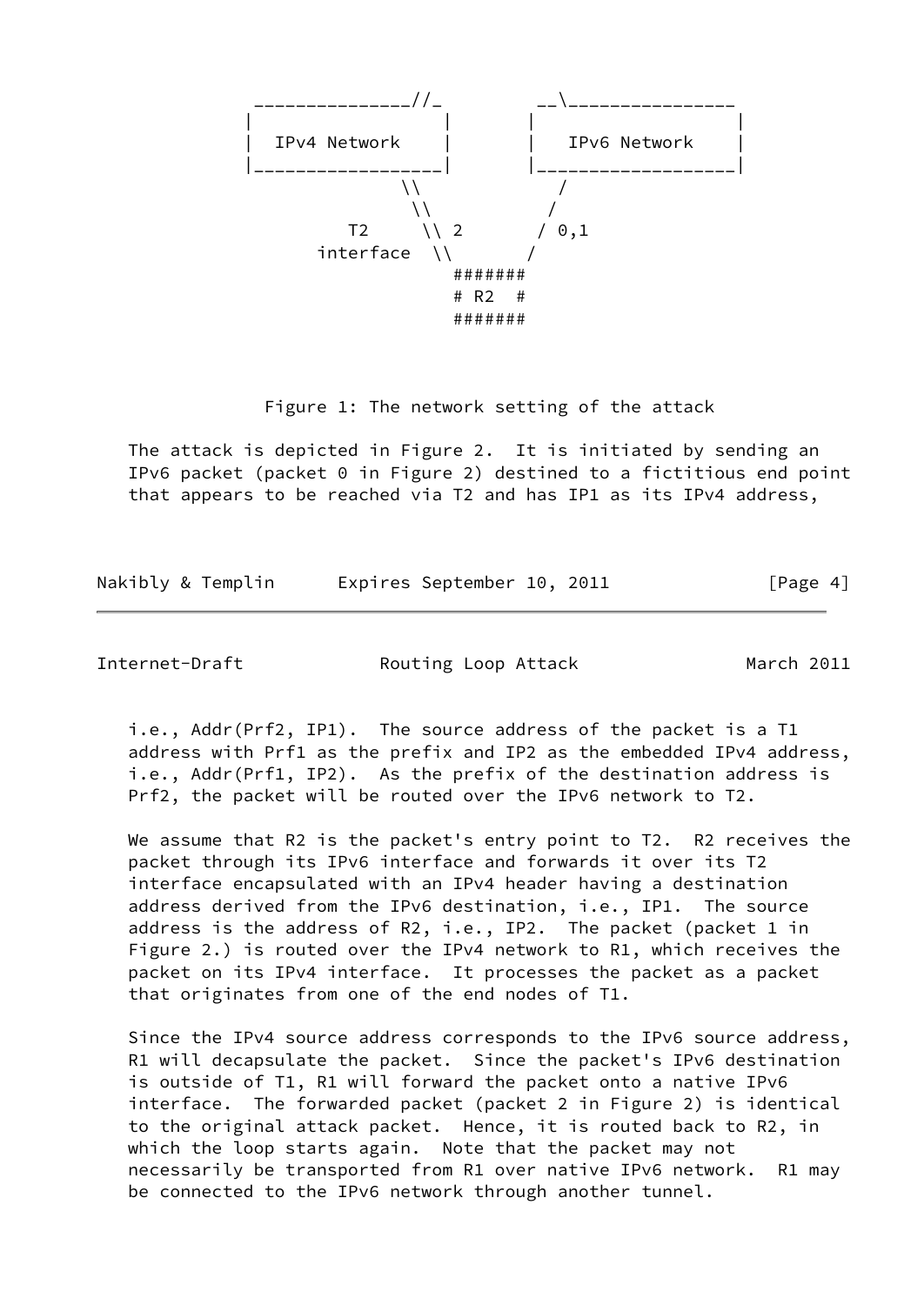

Figure 2: Routing loop attack between two tunnels' routers

 The crux of the attack is as follows. The attacker exploits the fact that R2 does not know that R1 does not take part of T2 and that R1 does not know that R2 does not take part of T1. The IPv4 network acts as a shared link layer for the two tunnels. Hence, the packet is repeatedly forwarded by both routers. It is noted that the attack will fail when the IPv4 network can not transport packets between the tunnels. For example, when the two routers belong to different IPv4 address realms or when ingress/egress filtering is exercised between

| Nakibly & Templin | Expires September 10, 2011 |  | [Page 5] |  |
|-------------------|----------------------------|--|----------|--|
|                   |                            |  |          |  |

<span id="page-5-0"></span>

| Internet-Draft |  | Routing Loop Attack | March 2011 |
|----------------|--|---------------------|------------|
|----------------|--|---------------------|------------|

the routes.

 The loop will stop when the Hop Limit field of the packet reaches zero. After a single loop the Hop Limit field is decreased by the number of IPv6 routers on path from R1 and R2. Therefore, the number of loops is inversely proportional to the number of IPv6 hops between R1 and R2.

 The tunnel pair T1 and T2 may be any combination of automatic tunnel types, e.g., ISATAP, 6to4 and 6rd. This has the exception that both tunnels can not be of type 6to4, since two 6to4 routers can not belong to different tunnels (there is only one 6to4 tunnel in the Internet). For example, if the attack were to be launched on an ISATAP router (R1) and 6to4 relay (R2), then the destination and source addresses of the attack packet would be 2002:IP1:\* and Prf1::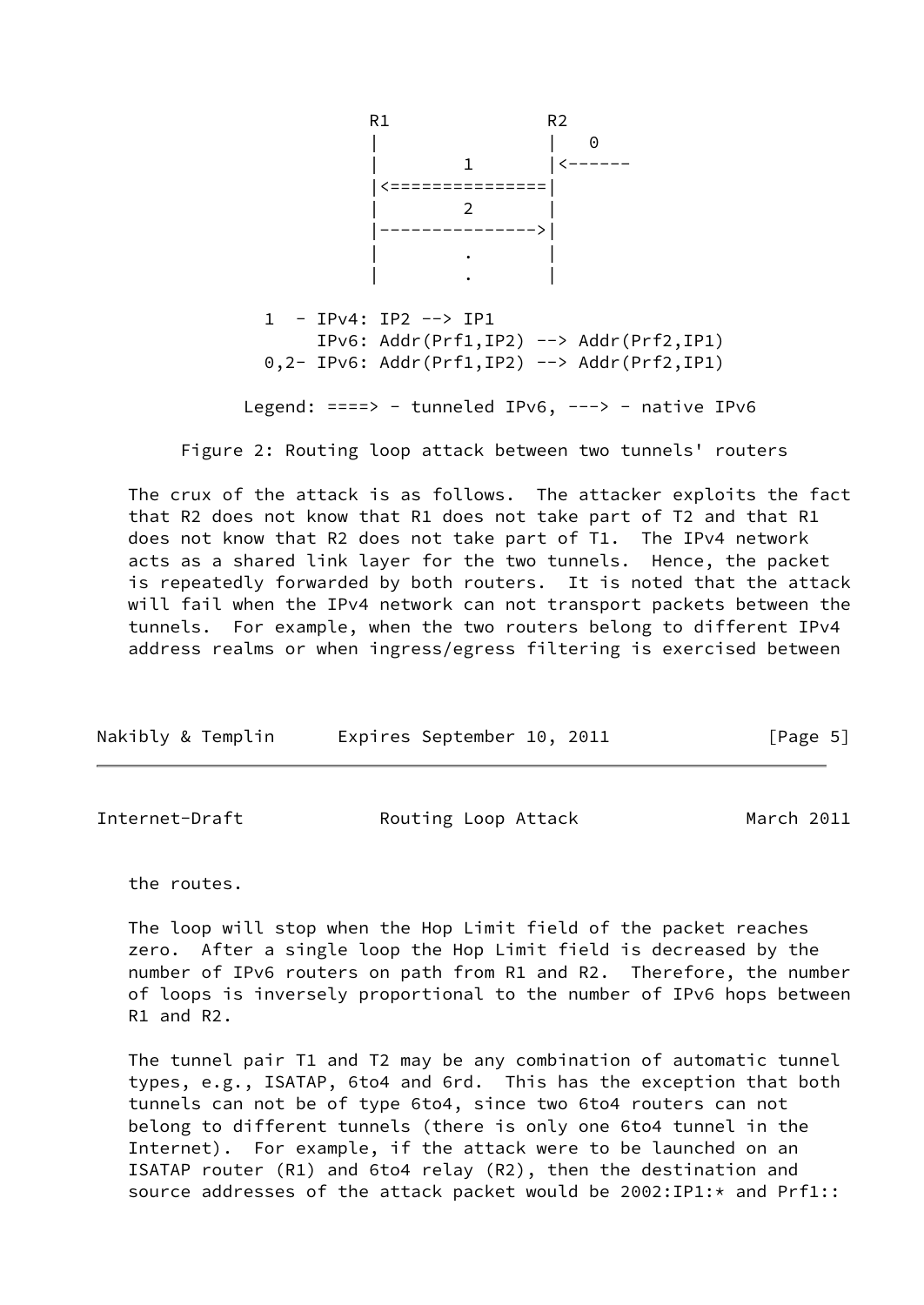0200:5EFE:IP2, respectively.

<span id="page-6-0"></span>[3](#page-6-0). Proposed Mitigation Measures

 This section presents some possible mitigation measures for the attack described above. For each measure we shall discuss its advantages and disadvantages.

The proposed measures fall under the following three categories:

- o Verification of end point existence
- o Operational measures
- o Destination and source addresses checks

<span id="page-6-1"></span>[3.1](#page-6-1). Verification of end point existence

 The routing loop attack relies on the fact that a router does not know whether there is an end point that can reached via its tunnel that has the source or destination address of the packet. This category includes mitigation measures which aim to verify that there is a node which participate in the tunnel and its address corresponds to the packet's destination or source addresses, as appropriate.

<span id="page-6-2"></span>[3.1.1](#page-6-2). Neighbor Cache Check

 One way that the router can verify that an end host exists and can be reached via the tunnel is by checking whether a valid entry exists for it in the neighbor cache of the corresponding tunnel interface. The neighbor cache entry can be populated through, e.g., an initial reachability check, receipt of neighbor discovery messages,

| Nakibly & Templin | Expires September 10, 2011 | [Page 6] |
|-------------------|----------------------------|----------|
|-------------------|----------------------------|----------|

<span id="page-6-3"></span>

Internet-Draft **Routing Loop Attack** March 2011

administrative configuration, etc.

 When the router has a packet to send to a potential tunnel host for which there is no neighbor cache entry, it can perform an initial reachability check on the packet's destination address, e.g., as specified in the second paragraph of **Section [8.4 of \[RFC5214\]](https://datatracker.ietf.org/doc/pdf/rfc5214#section-8.4)**. (The router can similarly perform a "reverse reachability" check on the packet's source address when it receives a packet from a potential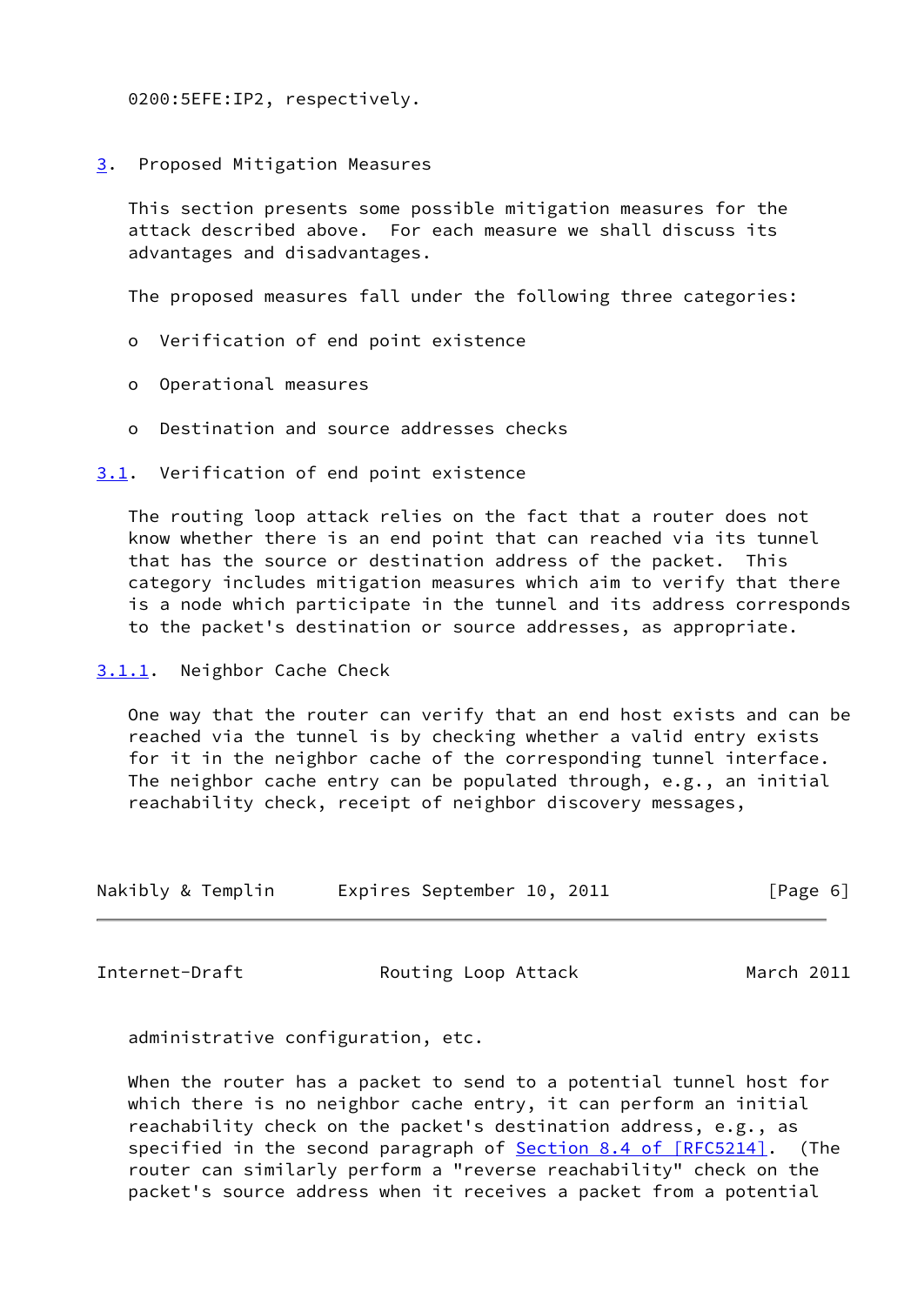tunnel host for which there is no neighbor cache entry.) This reachability check parallels the address resolution specifications in Section [7.2 of \[RFC4861\]](https://datatracker.ietf.org/doc/pdf/rfc4861#section-7.2), i.e., the router maintains a small queue of packets waiting for reachability confirmation to complete. If confirmation succeeds, the router discovers that a legitimate tunnel host responds to the address. Otherwise, the router discards subsequent packets and returns ICMP destination unreachable indications as specified in Section [7.2.2 of \[RFC4861\].](https://datatracker.ietf.org/doc/pdf/rfc4861#section-7.2.2)

 Note that this approach assumes that the neighbor cache will remain coherent and not subject to malicious attack, which must be confirmed based on specific deployment scenarios. One possible way for an attacker to subvert the neighbor cache is to send false neighbor discovery messages with a spoofed source address.

<span id="page-7-0"></span>[3.1.2](#page-7-0). Known IPv4 Address Check

 Another approach that enables a router to verify that an end host exists and can be reached via the tunnel is simply by pre-configuring the router with the set of IPv4 addresses that are authorized to use the tunnel. Upon this configuration the router can perform the following simple checks:

- o When the router forwards an IPv6 packet into the tunnel interface with a destination address that matches an on-link prefix and that embeds the IPv4 address IP1, it discards the packet if IP1 does not belong to the configured list of IPv4 addresses.
- o When the router receives an IPv6 packet on the tunnel's interface with a source address that matches a on-link prefix and that embeds the IPv4 address IP2, it discards the packet if IP2 does not belong to the configured list of IPv4 addresses.

<span id="page-7-1"></span>[3.2](#page-7-1). Operational Measures

 The following measures can be taken by the network operator. Their aim is to configure the network in such a way that the attacks can not take place.

Nakibly & Templin Expires September 10, 2011 [Page 7]

<span id="page-7-3"></span>

| Internet-Draft | Routing Loop Attack | March 2011 |  |
|----------------|---------------------|------------|--|
|                |                     |            |  |

<span id="page-7-2"></span>[3.2.1](#page-7-2). Avoiding a Shared IPv4 Link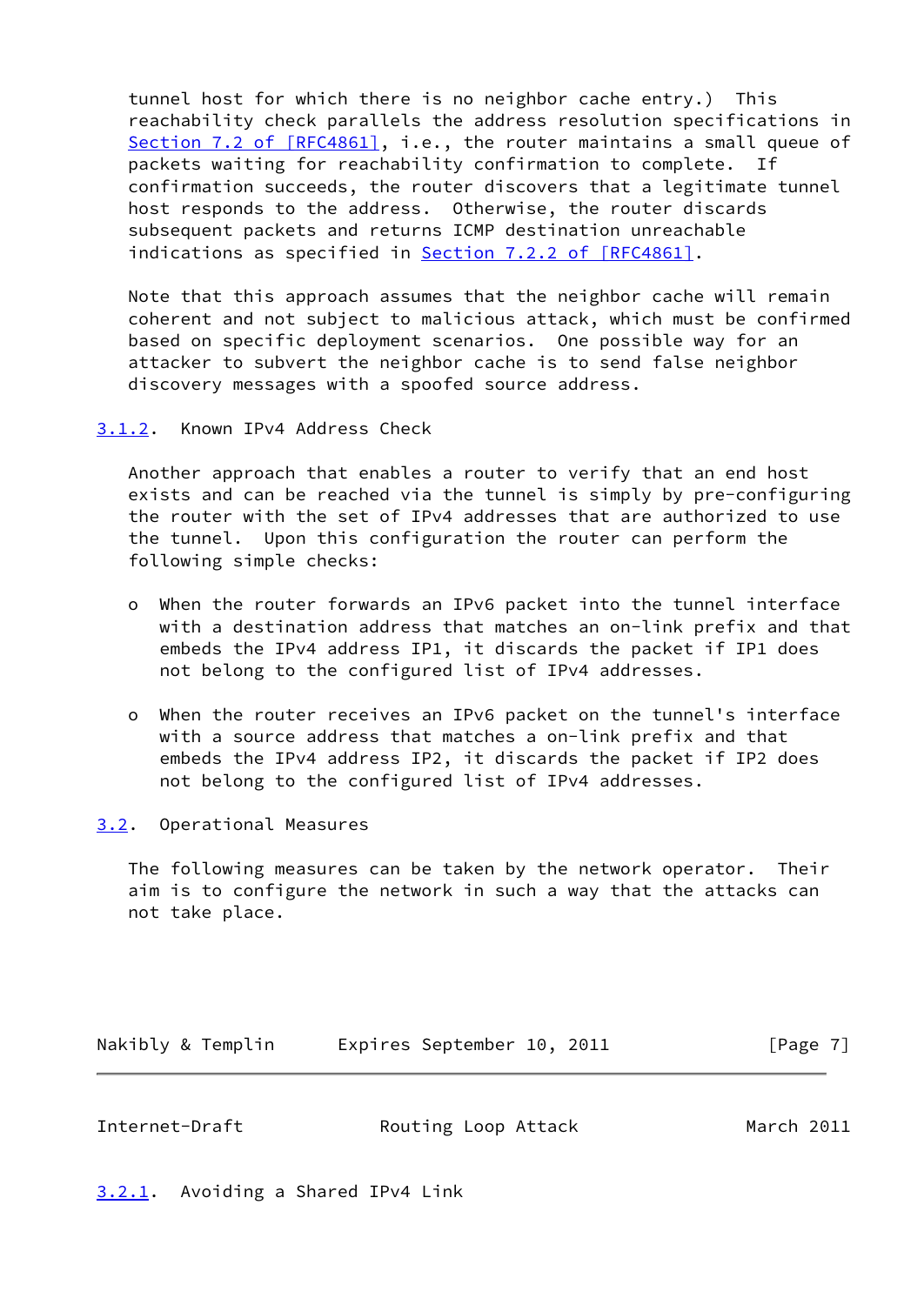As noted above, the attack relies on having an IPv4 network as a shared link-layer between more than one tunnel. From this the following two mitigation measures arise:

# <span id="page-8-1"></span>[3.2.1.1](#page-8-1). Filtering IPv4 Protocol-41 Packets

 In this measure a tunnel router may drop all IPv4 protocol-41 packets received or sent over interfaces that are attached to an untrusted IPv4 network. This will cut-off any IPv4 network as a shared link. This measure has the advantage of simplicity. However, such a measure may not always be suitable for scenarios where IPv4 connectivity is essential on all interfaces.

#### <span id="page-8-2"></span>[3.2.1.2](#page-8-2). Operational Avoidance of Multiple Tunnels

 This measure mitigates the attack by simply allowing for a single IPv6 tunnel to operate in a bounded IPv4 network. For example, the attack can not take place in broadband home networks. In such cases there is a small home network having a single residential gateway which serves as a tunnel router. A tunnel router is vulnerable to the attack only if it has at least two interfaces with a path to the Internet: a tunnel interface and a native IPv6 interface (as depicted in Figure 1). However, a residential gateway usually has only a single interface to the Internet, therefore the attack can not take place. Moreover, if there are only one or a few tunnel routers in the IPv4 network and all participate in the same tunnel then there is no opportunity for perpetuating the loop.

 This approach has the advantage that it avoids the attack profile altogether without need for explicit mitigations. However, it requires careful configuration management which may not be tenable in large and/or unbounded IPv4 networks.

# <span id="page-8-0"></span>[3.2.2](#page-8-0). A Single Border Router

 It is reasonable to assume that a tunnel router shall accept or forward tunneled packets only over its tunnel interface. It is also reasonable to assume that a tunnel router shall accept or forward IPv6 packets only over its IPv6 interface. If these two interfaces are physically different then the network operator can mitigate the attack by ensuring that the following condition holds: there is no path between these two interfaces that does not go through the tunnel router.

 The above condition ensures that an encapsulated packet which is transmitted over the tunnel interface will not get to another tunnel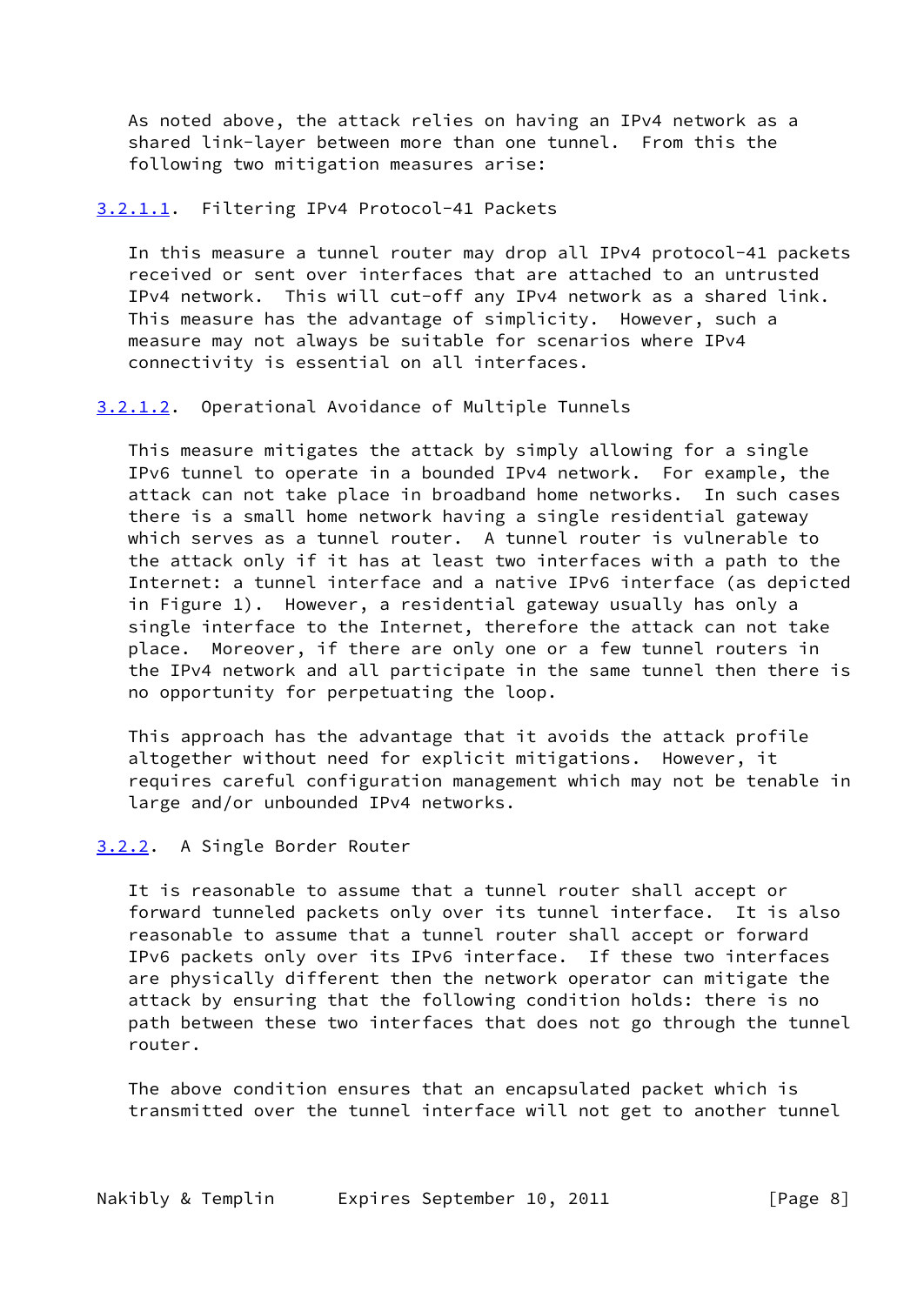<span id="page-9-1"></span>Internet-Draft **Routing Loop Attack** March 2011

 router and from there to the IPv6 interface of the first router. The condition also ensures the reverse direction, i.e., an IPv6 packet which is transmitted over the IPv6 interface will not get to another tunnel router and from there to the tunnel interface of the first router. This condition is essentially translated to a scenario in which the tunnel router is the only border router between the IPv6 network and the IPv4 network to which it is attached (as in broadband home network scenario mentioned above).

<span id="page-9-0"></span>[3.2.3](#page-9-0). A Comprehensive List of Tunnel Routers

 If a tunnel router can be configured with a comprehensive list of IPv4 addresses of all other tunnel routers in the network, then the router can use the list as a filter to discard any tunneled packets coming from other routers. For example, a tunnel router can use the network's ISATAP Potential Router List (PRL) [\[RFC5214](https://datatracker.ietf.org/doc/pdf/rfc5214)] as a filter as long as there is operational assurance that all ISATAP routers are listed and that no other types of tunnel routers are present in the network.

 This measure parallels the one proposed for 6rd in [[RFC5969\]](https://datatracker.ietf.org/doc/pdf/rfc5969) where the 6rd BR filters all known relay addresses of other tunnels inside the ISP's network.

 This measure is especially useful for intra-site tunneling mechanisms, such as ISATAP and 6rd, since filtering can be exercised on well-defined site borders.

# <span id="page-9-2"></span>[3.2.4](#page-9-2). Avoidance of On-link Prefixes

 The looping attack exploits the fact that a router is permitted to assign non-link-local IPv6 prefixes on its tunnel interfaces, which could cause it to send tunneled packets to other routers that do not configure an address from the prefix. Therefore, if the router does not assign non-link-local IPv6 prefixes on its tunnel interfaces there is no opportunity for it to initiate the loop. If the router further ensures that the routing state is consistent for the packets it receives on its tunnel interfaces there is no opportunity for it to propagate a loop initiated by a different router.

 This mitigation is available only to ISATAP routers, since the ISATAP stateless address mapping operates only on the Interface Identifier portion of the IPv6 address, and not on the IPv6 prefix. . The mitigation is also only applicable on ISATAP links on which IPv4 source address spoofing is disabled. This section specifies new operational procedures and mechanisms needed to implement the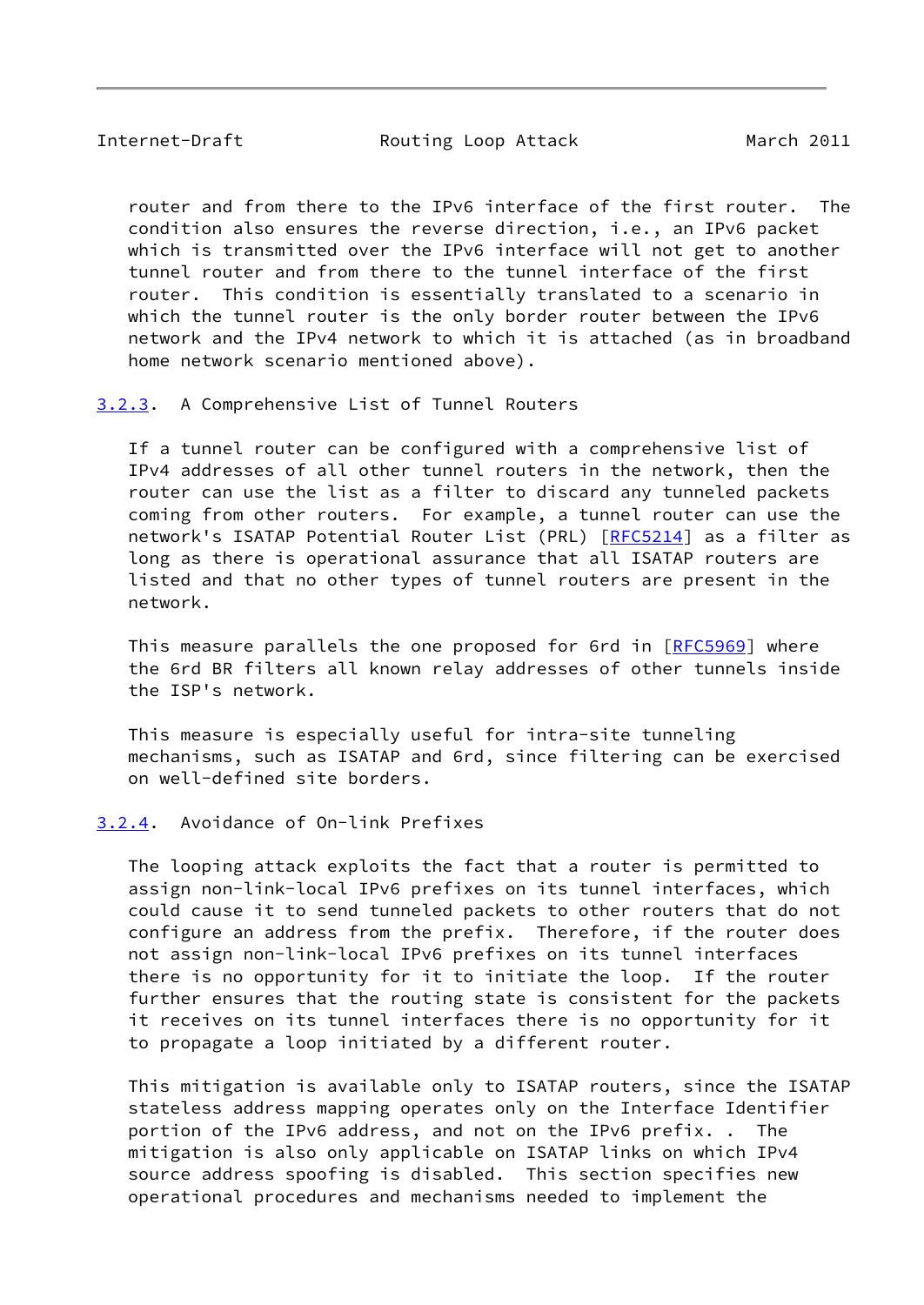mitigation; it therefore updates [\[RFC5214](https://datatracker.ietf.org/doc/pdf/rfc5214)].

Nakibly & Templin Expires September 10, 2011 [Page 9]

Internet-Draft **Routing Loop Attack** March 2011

<span id="page-10-0"></span>[3.2.4.1](#page-10-0). ISATAP Router Interface Types

 ISATAP provides a Potential Router List (PRL) to further ensure a loop-free topology. Routers that are members of the provider network PRL configure their provider network ISATAP interfaces as advertising router interfaces (see: [\[RFC4861\], Section](https://datatracker.ietf.org/doc/pdf/rfc4861#section-6.2.2) 6.2.2), and therefore may send Router Advertisement (RA) messages that include non-zero Router Lifetimes. Routers that are not members of the provider network PRL configure their provider network ISATAP interfaces as non-advertising router interfaces.

# <span id="page-10-1"></span>[3.2.4.2](#page-10-1). ISATAP Source Address Verification

 ISATAP nodes employ the source address verification checks specified in Section [7.3 of \[RFC5214\]](https://datatracker.ietf.org/doc/pdf/rfc5214#section-7.3) as a prerequisite for decapsulation of packets received on an ISATAP interface. To enable the on-link prefix avoidance procedures outlined in this section, ISATAP nodes must employ an additional source address verification check; namely, the node also considers the outer IPv4 source address correct for the inner IPv6 source address if:

 o a forwarding table entry exists that lists the packet's IPv4 source address as the link-layer address corresponding to the inner IPv6 source address via the ISATAP interface.

# <span id="page-10-2"></span>[3.2.4.3](#page-10-2). ISATAP Host Behavior

 ISATAP hosts send Router Solicitation (RS) messages to obtain RA messages from an advertising ISATAP router. Whether or not non-link local IPv6 prefixes are advertised, the host can acquire IPv6 addresses, e.g., through the use of DHCPv6 stateful address autoconfiguration [[RFC3315](https://datatracker.ietf.org/doc/pdf/rfc3315)]. To acquire addresses, the host performs standard DHCPv6 exchanges while mapping the IPv6 "All DHCP Relay Agents and Servers" link-scoped multicast address to the IPv4 address of the advertising router (hence, the advertising router must configure either a DHCPv6 relay or server function). The host should also use DHCPv6 Authentication, and the DHCPv6 server should refuse to process requests from hosts that cannot be authenticated.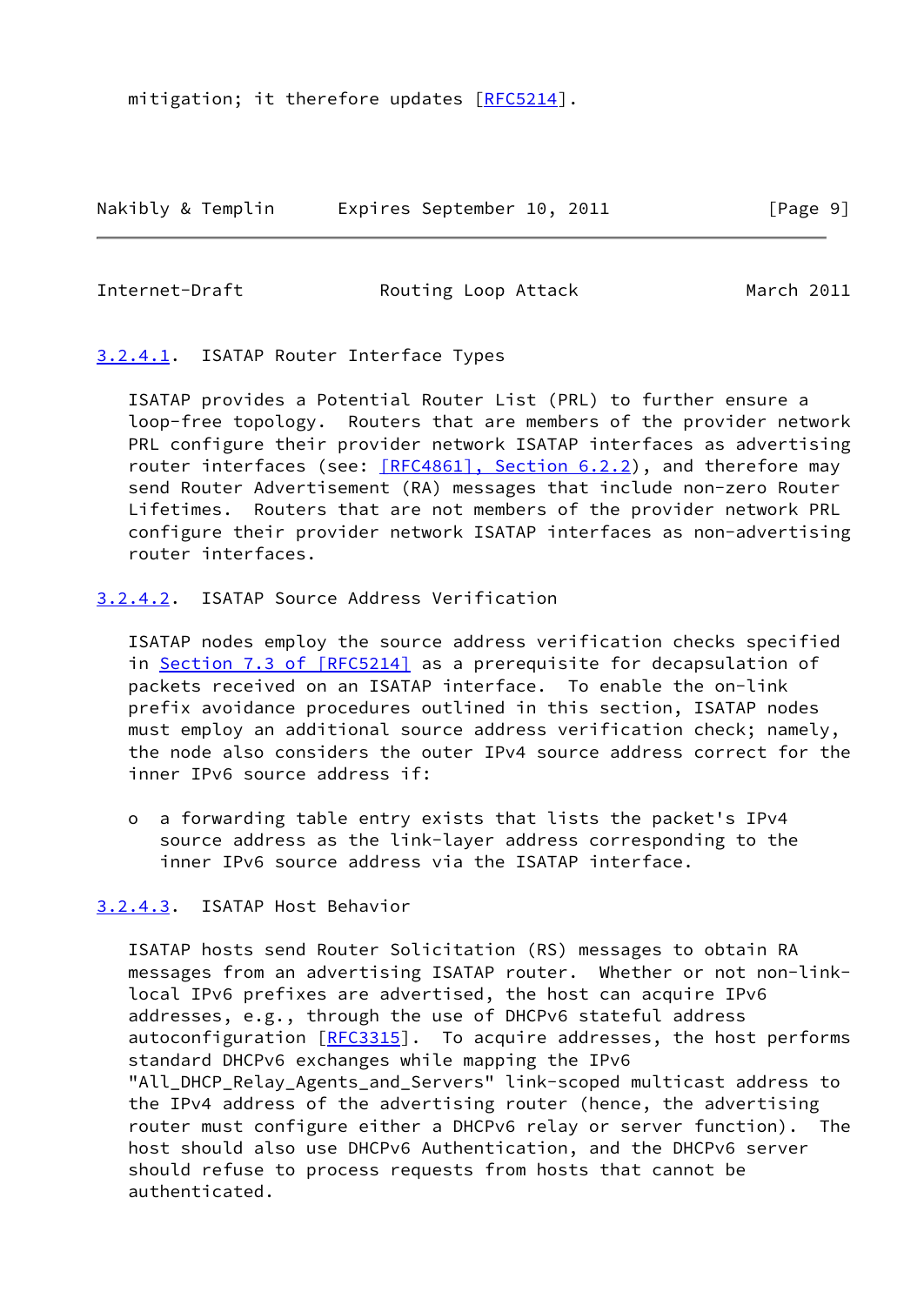After the host receives IPv6 addresses, it assigns them to its ISATAP interface and forwards any of its outbound IPv6 packets via the advertising router as a default router. The advertising router in turn maintains IPv6 forwarding table entries in the CURRENT state that list the IPv4 address of the host as the link-layer address of the delegated IPv6 addresses, and generates redirection messages to inform the host of a better next hop when appropriate.

| Nakibly & Templin |  | Expires September 10, 2011 |  |  | [Page 10] |  |
|-------------------|--|----------------------------|--|--|-----------|--|
|-------------------|--|----------------------------|--|--|-----------|--|

Internet-Draft **Routing Loop Attack** March 2011

# <span id="page-11-0"></span>[3.2.4.4](#page-11-0). ISATAP Router Behavior

 In many use case scenarios (e.g., small enterprise networks, etc.), advertising and non-advertising ISATAP routers can engage in a full or partial-topology dynamic IPv6 routing protocol, so that IPv6 routing/forwarding tables can be populated and standard IPv6 forwarding between ISATAP routers can be used. In other scenarios (e.g., large ISP networks, etc.) this might be impractical dues to scaling and security issues.

When a dynamic routing protocol cannot be used, non-advertising ISATAP routers send RS messages to obtain RA messages from an advertising ISATAP router, i.e., they act as "hosts" on their non advertising ISATAP interfaces. Non-advertising routers can also acquire IPv6 prefixes, e.g., through the use of DHCPv6 Prefix Delegation [[RFC3633\]](https://datatracker.ietf.org/doc/pdf/rfc3633) via an advertising router in the same fashion as described above for host-based DHCPv6 stateful address autoconfiguration.

 After the non-advertising router acquires IPv6 prefixes, it can sub delegate them to routers and links within its attached IPv6 edge networks, then can forward any outbound IPv6 packets coming from its edge networks via the advertising router as a default router. The advertising router in turn maintains IPv6 forwarding table entries in the CURRENT state that list the IPv4 address of the non-advertising router as the link-layer address of the next hop toward the delegated IPv6 prefixes, and generates redirection messages to inform the non advertising router of a better next hop when appropriate.

 This implies that the advertising router considers the delegated prefixes as identifying the non-advertising router as an on-link neighbor for the purpose of generating redirection messages, and that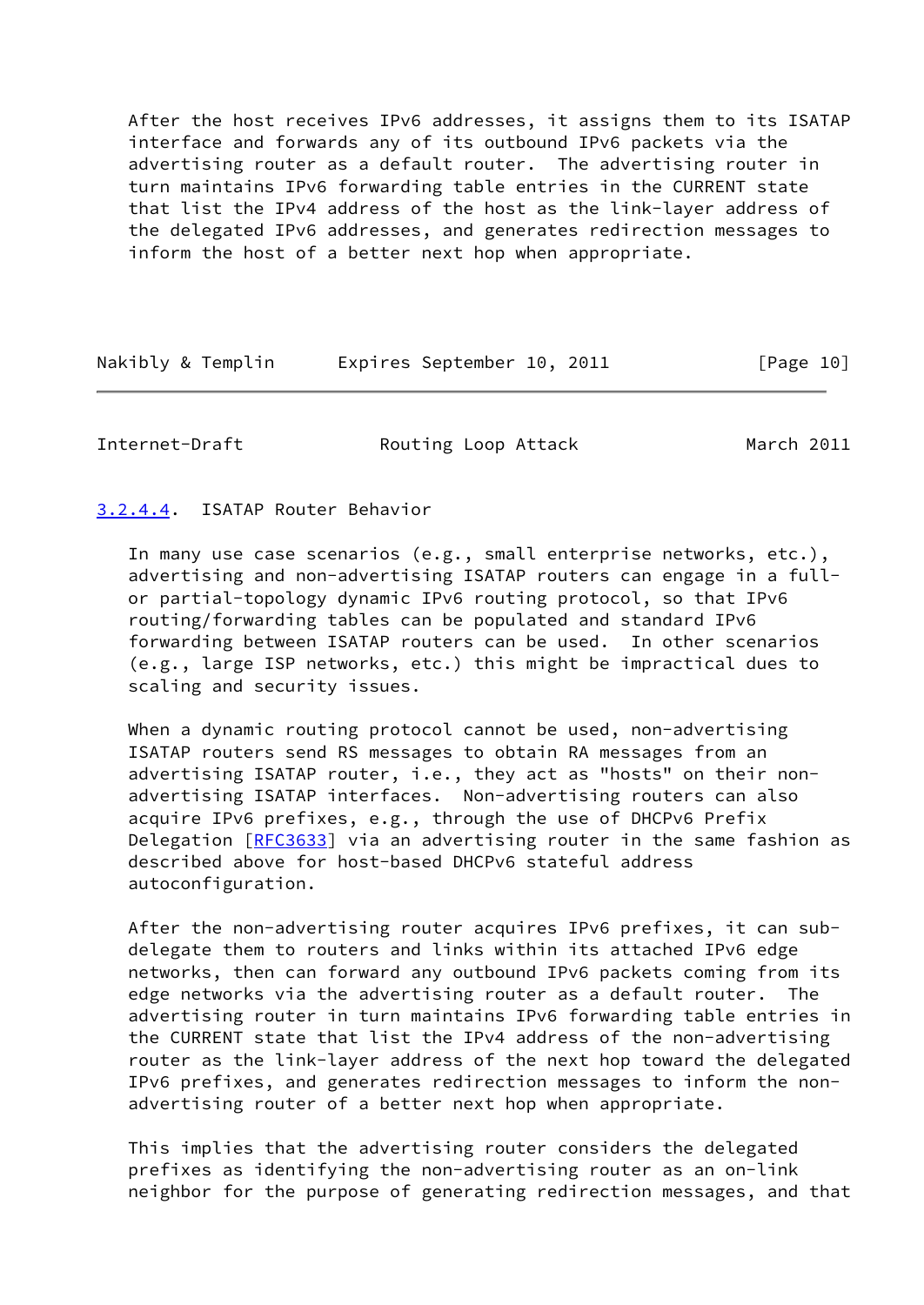the non-advertising router accepts redirection messages coming from the advertising router as though its ISATAP interface were configured as a host interface.

#### <span id="page-12-0"></span>[3.2.4.5](#page-12-0). Reference Operational Scenario

 Figure 3 depicts a reference ISATAP network topology for operational avoidance of on-link non-link-local IPv6 prefixes. The scenario shows an advertising ISATAP router, a non-advertising ISATAP router, an ISATAP host and a non-ISATAP IPv6 host in a typical deployment configuration:

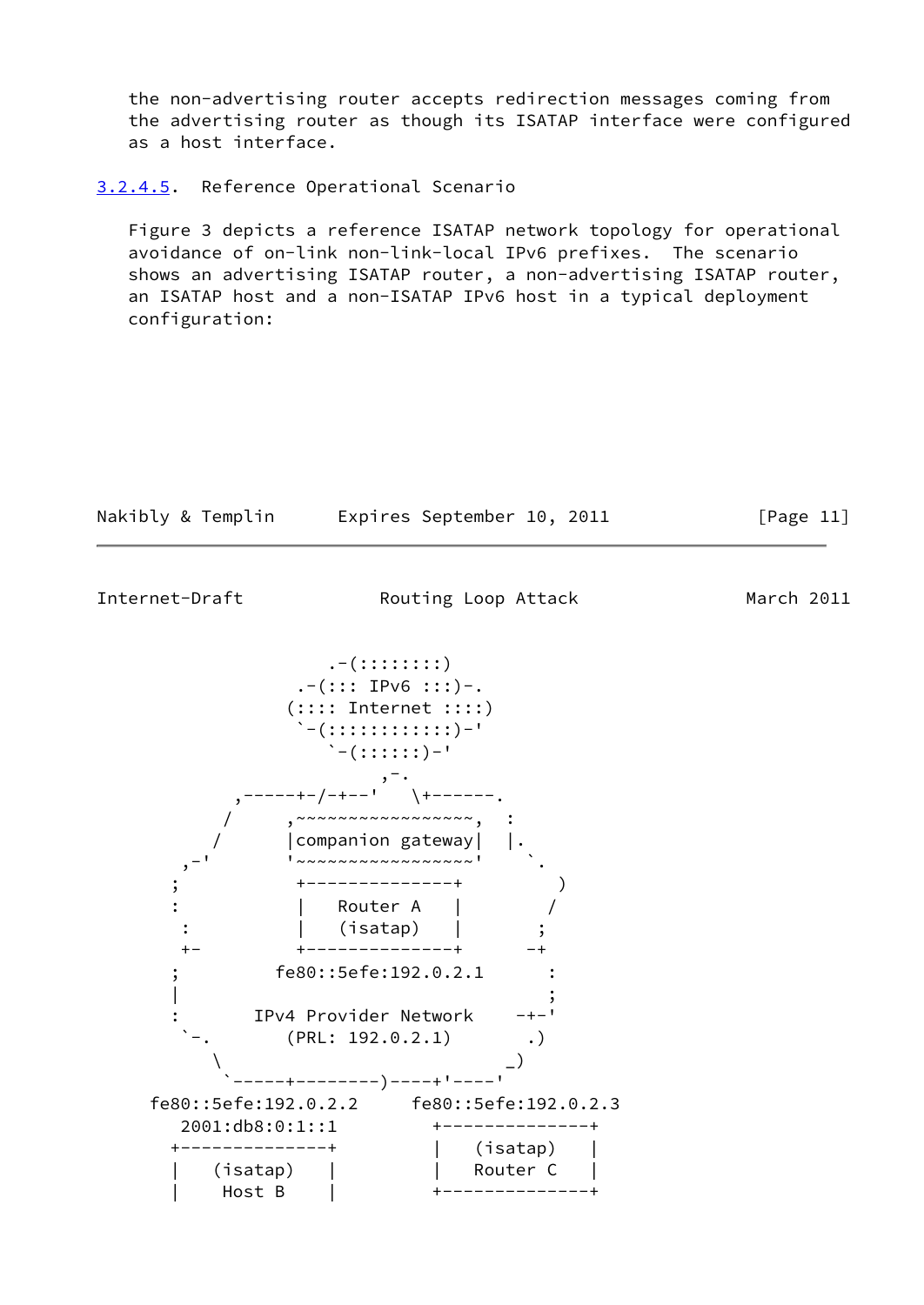+--------------+ 2001:db8:2::/48

 .-. ,-( \_)-. +------------+  $. - ($  IPv6  $) - .$   $|$  (non-isatap) | (\_\_Edge Network )--| Host D |  $\dot{C}$  -( )-' +------------+ 2001:db8:2:1::1

Figure 3: Reference ISATAP Network Topology

 In Figure 3, router 'A' within the IPv4 provider network connects to the IPv6 Internet, either directly or via a companion gateway. 'A' configures a provider network IPv4 interface with address 192.0.2.1 and arranges to add the address to the provider network PRL. 'A' next configures an advertising ISATAP router interface with link local IPv6 address fe80::5efe:192.0.2.1 over the IPv4 interface.

 Host 'B' connects to the provider network via an IPv4 interface with address 192.0.2.2, and also configures an ISATAP host interface with link-local address fe80::5efe:192.0.2.2 over the IPv4 interface. 'B' next configures a default IPv6 route with next-hop address fe80:: 5efe:192.0.2.1 via the ISATAP interface, then receives the IPv6 address 2001:db8:0:1::1 from a DHCPv6 address configuration exchange

| Nakibly & Templin | Expires September 10, 2011 | [Page 12] |
|-------------------|----------------------------|-----------|
|-------------------|----------------------------|-----------|

Internet-Draft **Routing Loop Attack** March 2011

 via 'A'. When 'B' receives the IPv6 address, it assigns the address to the ISATAP interface but does not assign a non-link-local IPv6 prefix to the interface.

 Router 'C' connects to one or more IPv6 edge networks and also connects to the provider network via an IPv4 interface with address 192.0.2.3, but does not add the address to the provider network PRL. 'C' next configures a non-advertising ISATAP router interface with link-local address fe80::5efe:192.0.2.3 over the IPv4 interface, but does not engage in an IPv6 routing protocol over the interface. 'C' therefore configures a default IPv6 route with next-hop address fe80::5efe:192.0.2.1 via the ISATAP interface, and receives the IPv6 prefix 2001:db8:2::/48 through a DHCPv6 prefix delegation exchange via 'A'. 'C' finally sub-delegates the prefix to its IPv6 edge networks and configures its IPv6 edge network interfaces as advertising router interfaces.

In this example, when 'B' has an IPv6 packet to send to host 'D'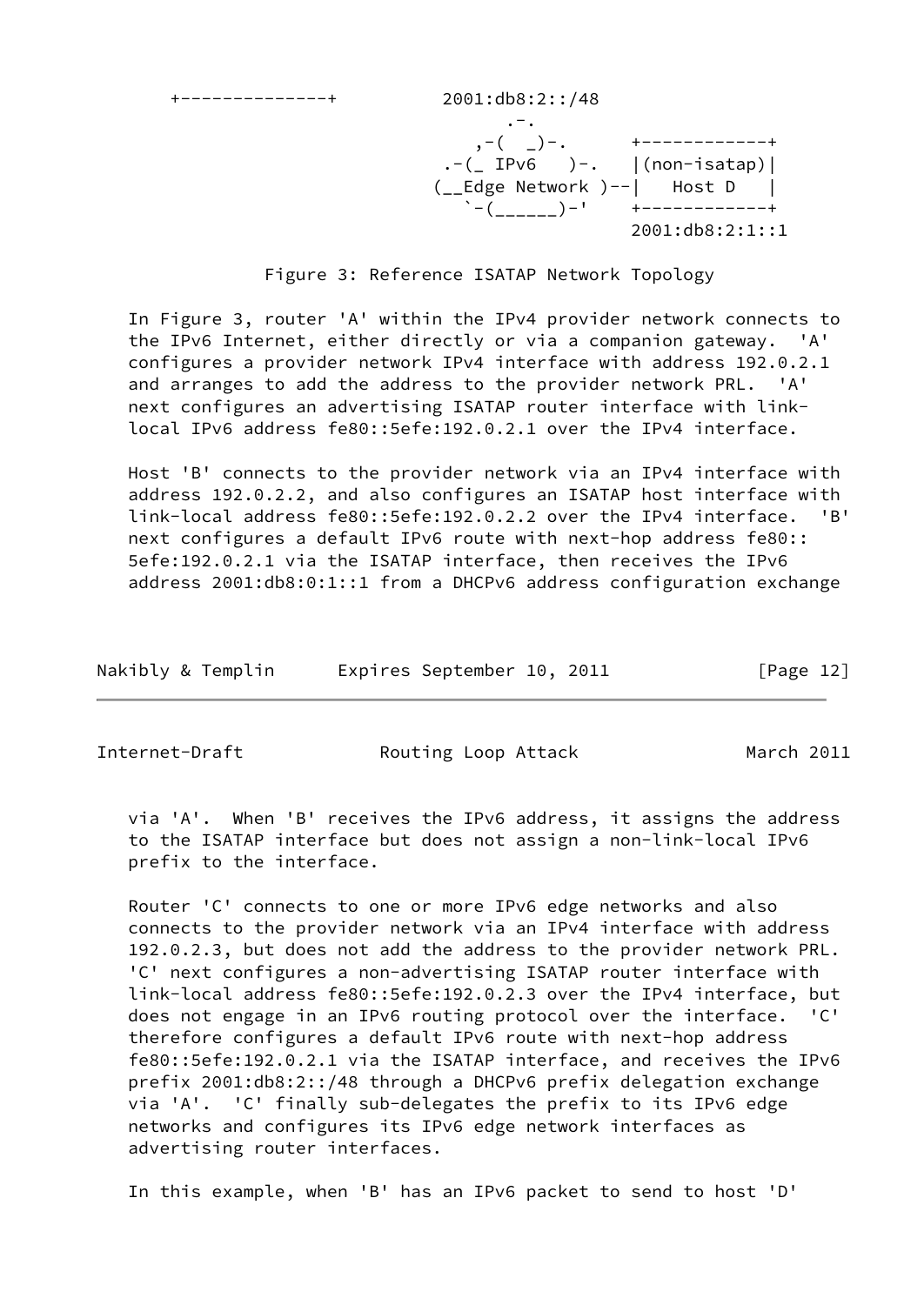within an IPv6 edge network connected by 'C', it prepares the IPv6 packet with source address 2001:db8:0:1::1 and destination address 2001:db8:2:1::1. 'B' then uses ISATAP encapsulation to forward the packet to 'A' as its default router. 'A' forwards the packet to 'C', and also sends redirection messages to inform 'B' that 'C' is a better next hop toward 'D'. Future packets sent from 'B' to 'D' therefore go directly to 'C' without involving 'A'. An analogous redirection exchange occurs in the reverse direction when 'D' has a packet to send to 'B' (via 'C'). Details of the redirection exchanges are described in [Section 3.2.4.6](#page-14-0)

#### <span id="page-14-0"></span>[3.2.4.6](#page-14-0). ISATAP Predirection

 With respect to the reference operational scenario depicted in Figure 3, when ISATAP router 'A' receives an IPv6 packet on an advertising ISATAP interface that it will forward back out the same interface, 'A' must arrange to redirect the originating ISATAP node 'B' to a better next hop ISATAP node 'C' that is closer to the final destination 'D'. First, however, 'A' must direct 'C' to establish a forwarding table entry in order to satisfy the source address verification check specified in **Section 3.2.4.2**. This process is accommodated via a unidirectional reliable exchange in which 'A' first informs 'C', then 'C' informs 'B' via 'A' as a trusted intermediary. 'B' therefore knows that 'C' will accept the packets it sends as long as 'C' retains the forwarding table entry. We call this process "predirection", which stands in contrast to ordinary IPv6 redirection.

 Consider the alternative in which 'A' informs both 'B' and 'C' separately via independent IPv6 Redirect messages (see: [\[RFC4861](https://datatracker.ietf.org/doc/pdf/rfc4861)]).

| Nakibly & Templin |  | Expires September 10, 2011 |  | [Page 13] |
|-------------------|--|----------------------------|--|-----------|
|-------------------|--|----------------------------|--|-----------|

Internet-Draft **Routing Loop Attack** March 2011

 In that case, several conditions can occur that could result in communications failures. First, if 'B' receives the Redirect message but 'C' does not, subsequent packets sent by 'B' would disappear into a black hole since 'C' would not have a forwarding table entry to verify their source addresses. Second, if 'C' receives the Redirect message but 'B' does not, subsequent packets sent in the reverse direction by 'C' would be lost. Finally, timing issues surrounding the establishment and garbage collection of forwarding table entries at 'B' and 'C' could yield unpredictable behavior. For example, unless the timing were carefully coordinated through some form of synchronization loop, there would invariably be instances in which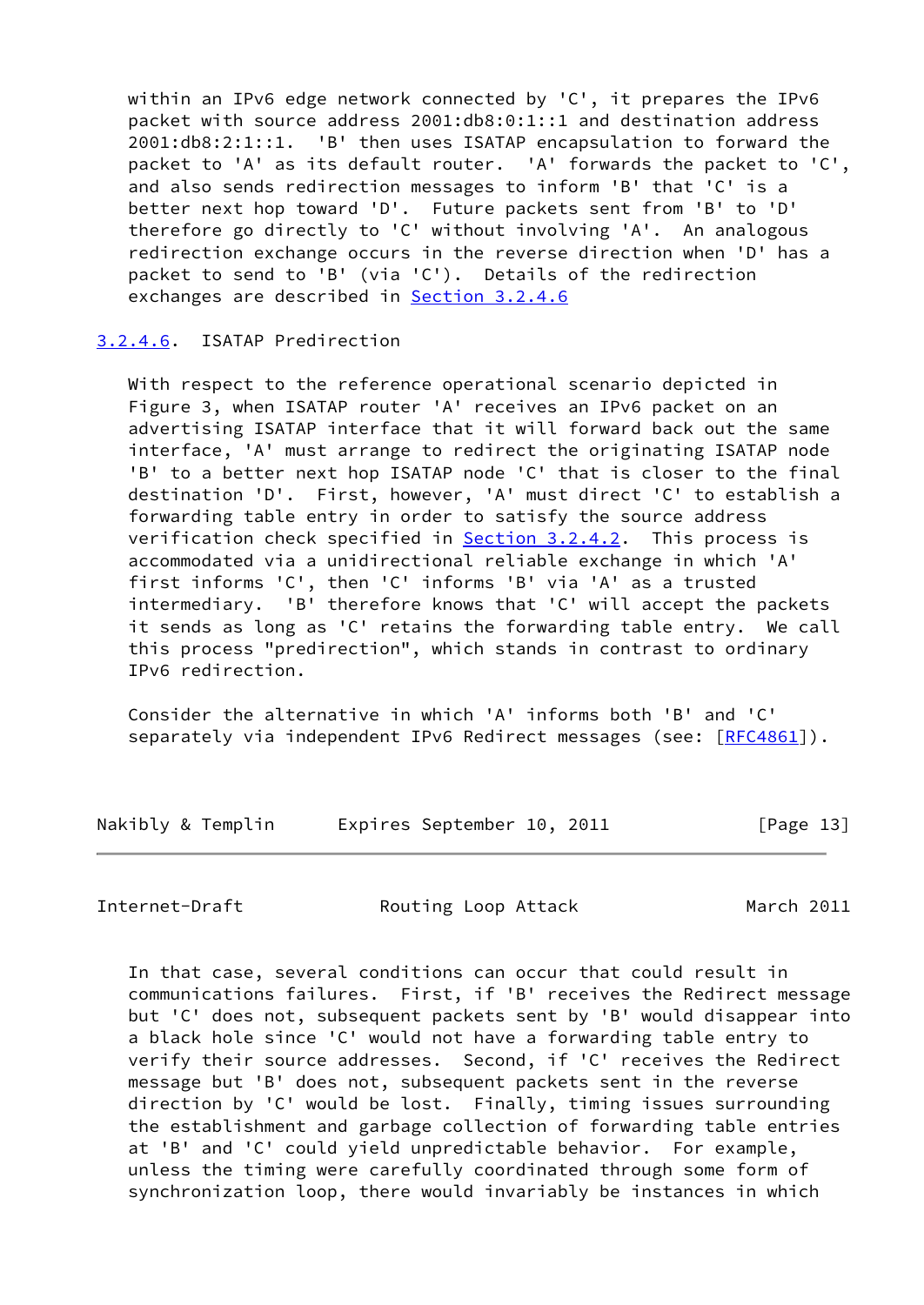one node has the correct forwarding table state and the other node does not resulting in non-deterministic packet loss.

 The following subsections discuss the predirection steps that support the reference operational scenario:

<span id="page-15-0"></span>[3.2.4.6.1](#page-15-0). 'A' Sends Predirect Forward To 'C'

 When 'A' forwards an original IPv6 packet sent by 'B' out the same ISATAP interface that it arrived on, it sends a "Predirect" message forward toward 'C' instead of sending a Redirect message back to 'B'. The Predirect message is simply an ISATAP-specific version of an ordinary IPv6 Redirect message as depicted in **Section 4.5 of** [RFC4861], and is identified by two new backward-compatible bits taken from the Reserved field as shown in Figure 4:

| Nakibly & Templin | Expires September 10, 2011 |  | [Page 14] |  |
|-------------------|----------------------------|--|-----------|--|
|                   |                            |  |           |  |

Internet-Draft **Routing Loop Attack** March 2011 0 1 2 3 0 1 2 3 4 5 6 7 8 9 0 1 2 3 4 5 6 7 8 9 0 1 2 3 4 5 6 7 8 9 0 1 +-+-+-+-+-+-+-+-+-+-+-+-+-+-+-+-+-+-+-+-+-+-+-+-+-+-+-+-+-+-+-+-+ | Type (=137) | Code (=0) | Checksum |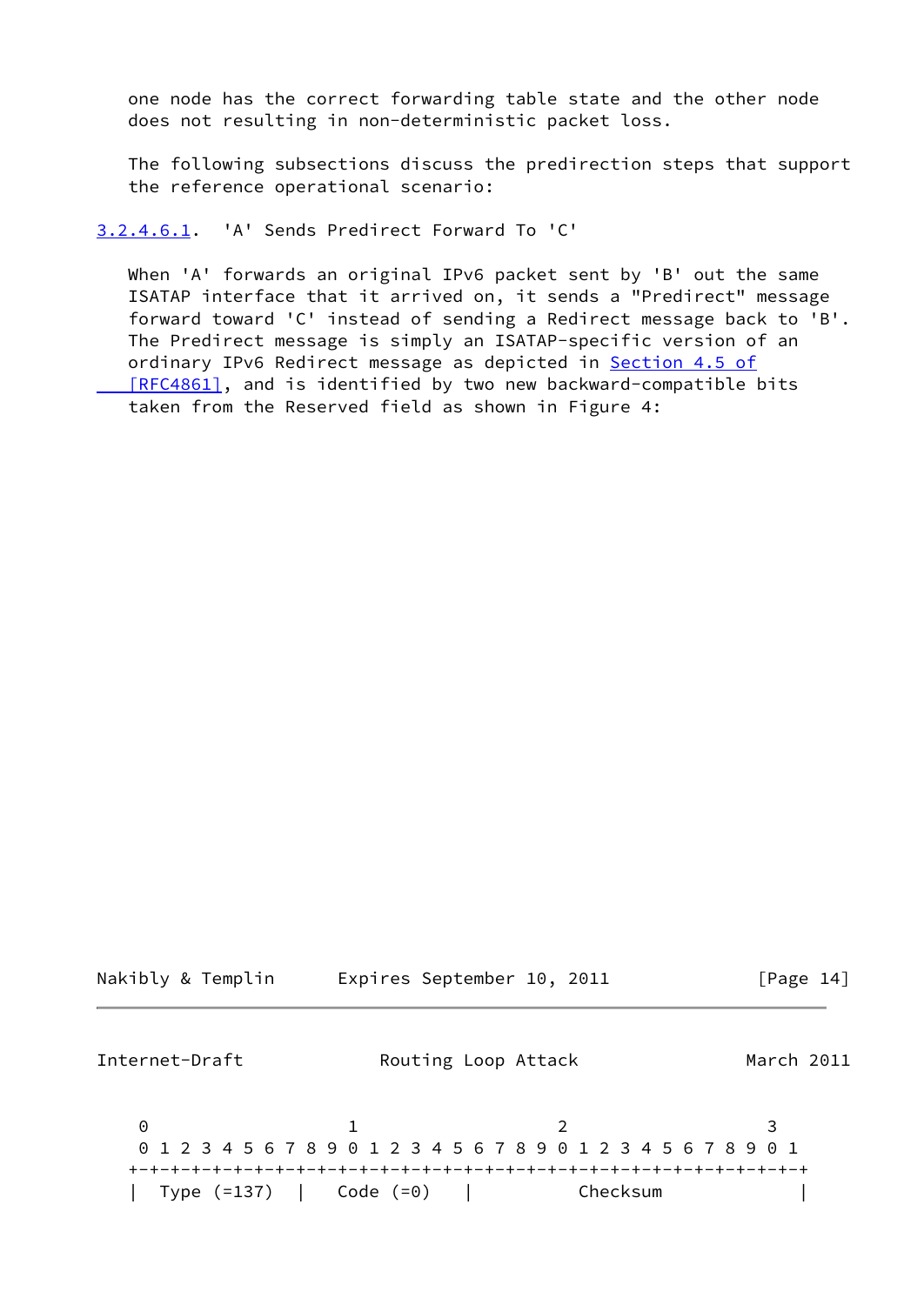

Figure 4: ISATAP-Specific IPv6 Redirect Message Format

Where the new bits are defined as:

- I (1) the "ISATAP" bit. Set to 1 to indicate an ISATAP-specific Redirect message, and set to 0 to indicate an ordinary IPv6 Redirect message.
- P (1) the "Predirect" bit. Set to 1 to indicate a Predirect message, and set to 0 to indicate a Redirect response to a Predirect message. (This bit is valid only when the I bit is set to 1.)

 Using this new Predirect message format, 'A' prepares the message in a similar fashion as for an ordinary ISATAP-encapsulated IPv6 Redirect message as follows:

o the outer IPv4 source address is set to 'A's IPv4 address.

o the outer IPv4 destination address is set to 'C's IPv4 address.

Nakibly & Templin Expires September 10, 2011 [Page 15]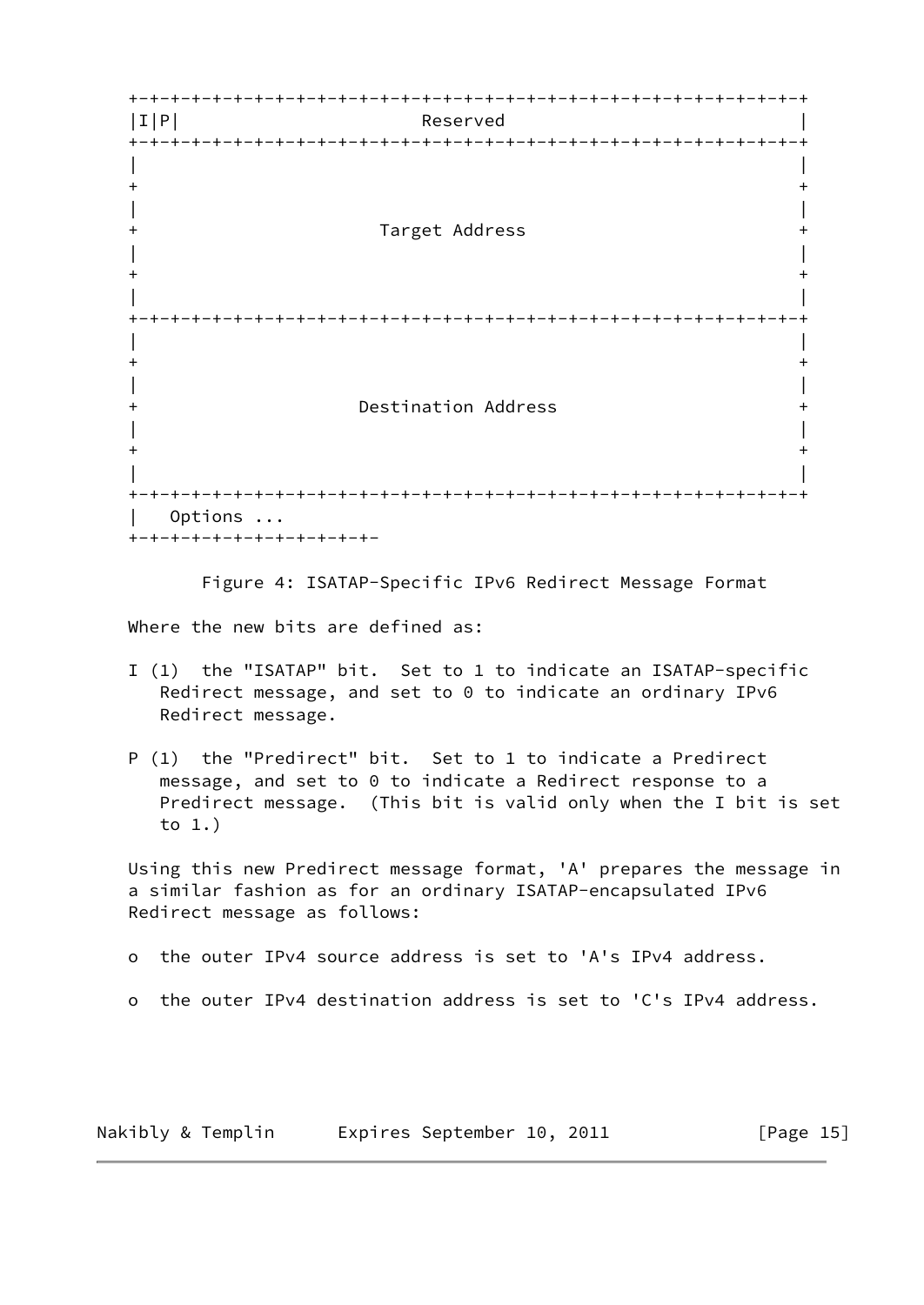- o the inner IPv6 source address is set to 'A's ISATAP link-local address.
- o the inner IPv6 destination address is set to 'C's ISATAP link local address.
- o the Predirect Target and Destination Addresses are both set to 'B's ISATAP link-local address.
- o the Predirect message includes a Route Information Option (RIO) [[RFC4191\]](https://datatracker.ietf.org/doc/pdf/rfc4191) that encodes an IPv6 prefix taken from 'B's address/ prefix delegations that covers the IPv6 source address of the originating IPv6 packet.
- o the Predirect message includes a Redirected Header Option (RHO) that contains at least the header of the originating IPv6 packet.
- o the I and P bits in the Predirect message header are both set to 1.
- 'A' then sends the Predirect message forward to 'C'.

<span id="page-17-0"></span>[3.2.4.6.2](#page-17-0). 'C' Processes the Predirect and Sends Redirect Back To 'A'

When 'C' receives the Predirect message, it decapsulates the message according to Section [7.3 of \[RFC5214\]](https://datatracker.ietf.org/doc/pdf/rfc5214#section-7.3) since the outer IPv4 source address is a member of the PRL.

'C' then uses the message validation checks specified in [Section](https://datatracker.ietf.org/doc/pdf/rfc4861#section-8.1) 8.1  [of \[RFC4861\]](https://datatracker.ietf.org/doc/pdf/rfc4861#section-8.1), except that instead of verifying that the "IP source address of the Redirect is the same as the current first-hop router for the specified ICMP Destination Address" (i.e., the 6th verification check), it accepts the message if the "outer IP source address of the Predirect is the same as the current first-hop router for the prefix specified in the RIO". (Note that this represents an ISATAP-specific adaptation of the verification checks.) Finally, 'C' only accepts the message if the destination address of the originating IPv6 packet encapsulated in the RHO is covered by one of its CURRENT delegated addresses/prefixes (see [Section 3.2.4.9](#page-22-1)).

 'C' then either creates or updates an IPv6 forwarding table entry with the prefix encoded in the RIO option as the target prefix, and the IPv6 Target Address of the Predirect message (i.e., 'B's ISATAP link-local address) as the next hop. 'C' places the entry in the FILTERING state, then sets/resets a filtering expiration timer value of 40 seconds. If the filtering timer expires, the node clears the FILTERING state and deletes the forwarding table entry if it is not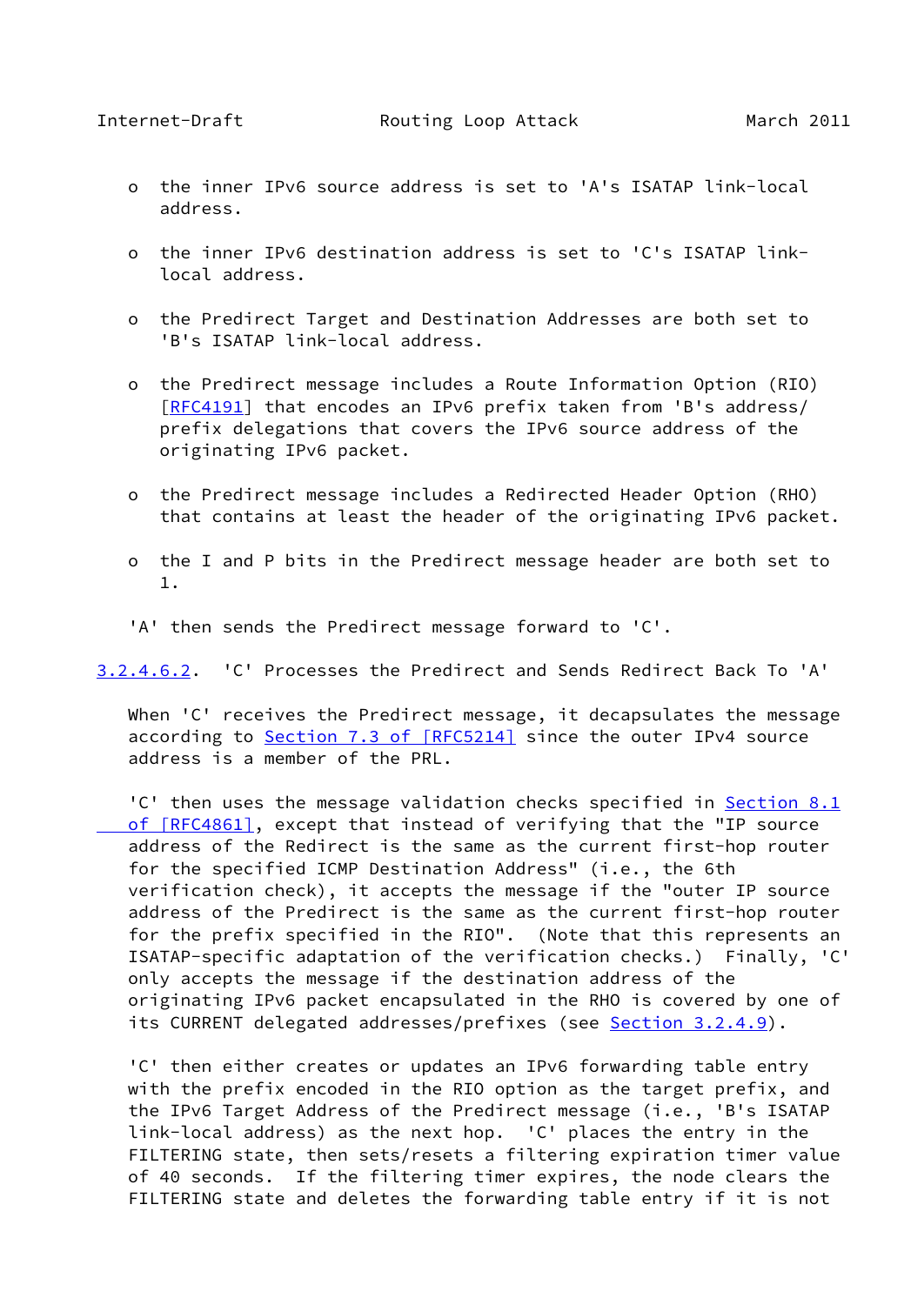in the FORWARDING state. This suggests that 'C's ISATAP interface

|  |  | Nakibly & Templin |  | Expires September 10, 2011 |  |  | [Page 16] |  |
|--|--|-------------------|--|----------------------------|--|--|-----------|--|
|--|--|-------------------|--|----------------------------|--|--|-----------|--|

| Internet-Draft | Routing Loop Attack | March 2011 |
|----------------|---------------------|------------|
|                |                     |            |

 should maintain a private forwarding table separate from the common IPv6 forwarding table, since the entry must be managed by the ISATAP interface itself.

 After processing the Predirect message and establishing the forwarding table entry, 'C' prepares an ISATAP Redirect message in response to the Predirect as follows:

- o the outer IPv4 source address is set to 'C's IPv4 address.
- o the outer IPv4 destination address is set to 'A's IPv4 address.
- o the inner IPv6 source address, is set to 'C's ISATAP link-local address.
- o the inner IPv6 destination address is set to 'A's ISATAP link local address.
- o the Redirect Target and the Redirect Destination Addresses are both set to 'C's ISATAP link-local address.
- o the Redirect message includes an RIO that encodes an IPv6 prefix taken from 'C's address/prefix delegations that covers the IPv6 destination address of the originating IPv6 packet encapsulated in the Redirected Header option of the Predirect.
- o the Redirect message includes an RHO copied from the corresponding Predirect message.
- o the  $(I, P)$  bits in the Redirect message header are set to  $(1, 0)$ .

'C' then sends the Redirect message to 'A'.

<span id="page-18-0"></span>[3.2.4.6.3](#page-18-0). 'A' Processes the Redirect then Proxies it Back To 'B'

When 'A' receives the Predirect message, it decapsulates the message according to Section [7.3 of \[RFC5214\]](https://datatracker.ietf.org/doc/pdf/rfc5214#section-7.3) since the inner IPv6 source address embeds the outer IPv4 source address.

'A' next accepts the message only if it satisfies the same message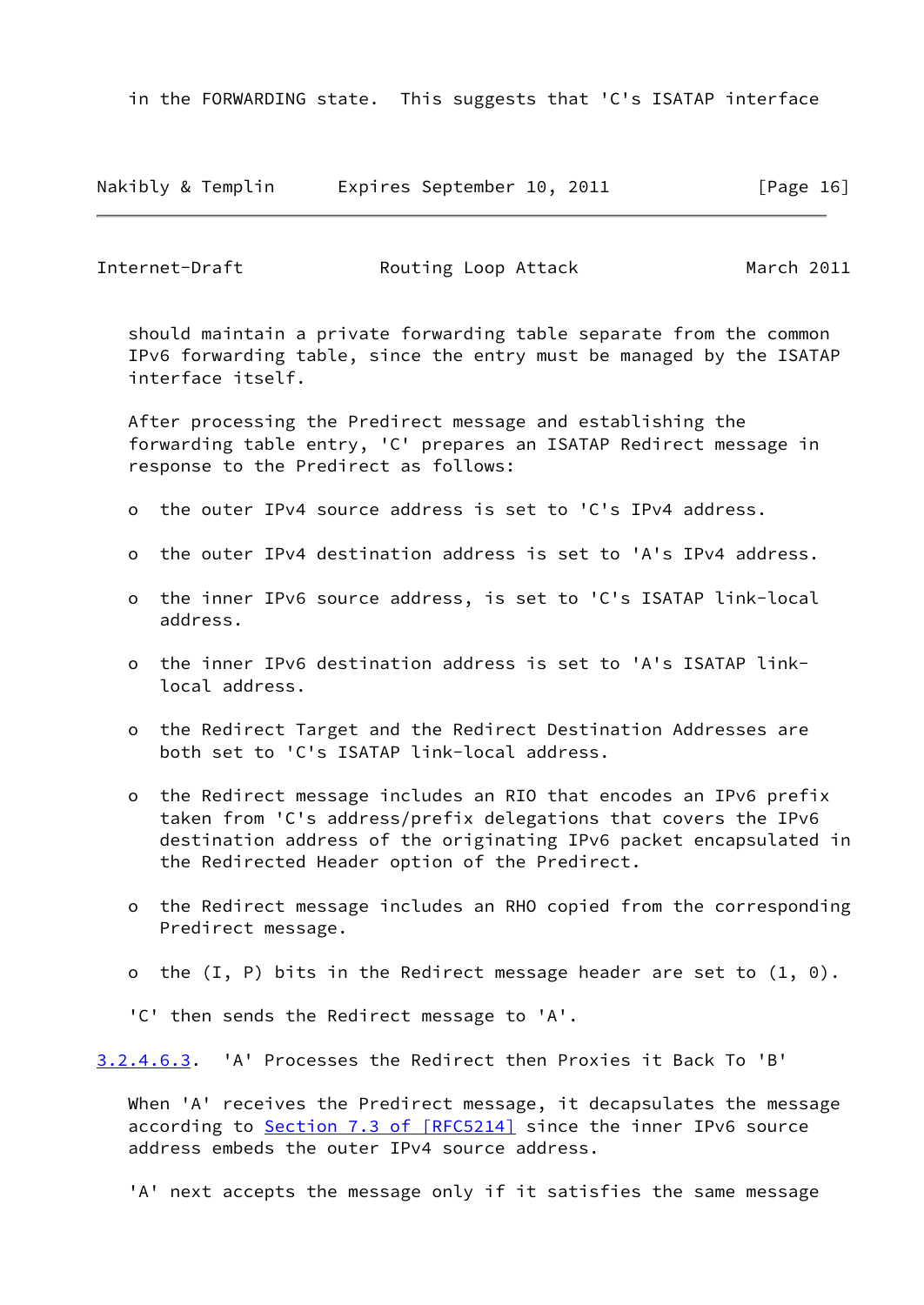validation checks specified for Predirects in [Section 3.2.4.6.2.](#page-17-0)

 'A' then locates a forwarding table entry that covers the IPv6 source address of the packet segment in the RHO (i.e., a forwarding table entry with next hop 'B'), then proxies the Redirect message back toward 'B'. Without decrementing the IPv6 hop limit in the Redirect message, 'A' next changes the IPv4 source address of the Redirect message to its own IPv4 address, changes the IPv4 destination address

Nakibly & Templin Expires September 10, 2011 [Page 17]

Internet-Draft **Routing Loop Attack** March 2011

 to 'B's IPv4 address, changes the IPv6 source address to its own IPv6 link-local address, and changes the IPv6 destination address to 'B's IPv6 link-local address. 'A' then sends the proxied Redirect message to 'B'.

<span id="page-19-0"></span>[3.2.4.6.4](#page-19-0). 'B' Processes The Redirect Message

When 'B' receives the Redirect message, it decapsulates the message according to Section [7.3 of \[RFC5214\]](https://datatracker.ietf.org/doc/pdf/rfc5214#section-7.3) since the outer IPv4 source address is a member of the PRL.

 'B' next accepts the message only if it satisfies the same message validation checks specified for Predirects in [Section 3.2.4.6.2.](#page-17-0)

 'B' then either creates or updates an IPv6 forwarding table entry with the prefix encoded in the RIO option as the target prefix, and the IPv6 Target Address of the Redirect message (i.e., 'C's ISATAP link-local address) as the next hop. 'B' places the entry in the FORWARDING state, then sets/resets a forwarding expiration timer value of 30 seconds. If the forwarding timer expires, the node clears the FORWARDING state and deletes the forwarding table entry if it is not in the FILTERING state. Again, this suggests that 'B's ISATAP interface should maintain a private forwarding table separate from the common IPv6 forwarding table, since the entry must be managed by the ISATAP interface itself.

 Now, 'B' has a forwarding table entry in the FORWARDING state, and 'C' has a forwarding table entry in the FILTERING state. Therefore, 'B' may send ordinary IPv6 data packets with destination addresses covered by 'C's prefix directly to 'C' without involving 'A'. 'C' will in turn accept the packets since they satisfy the source address verification rule specified in [Section 3.2.4.2](#page-10-1).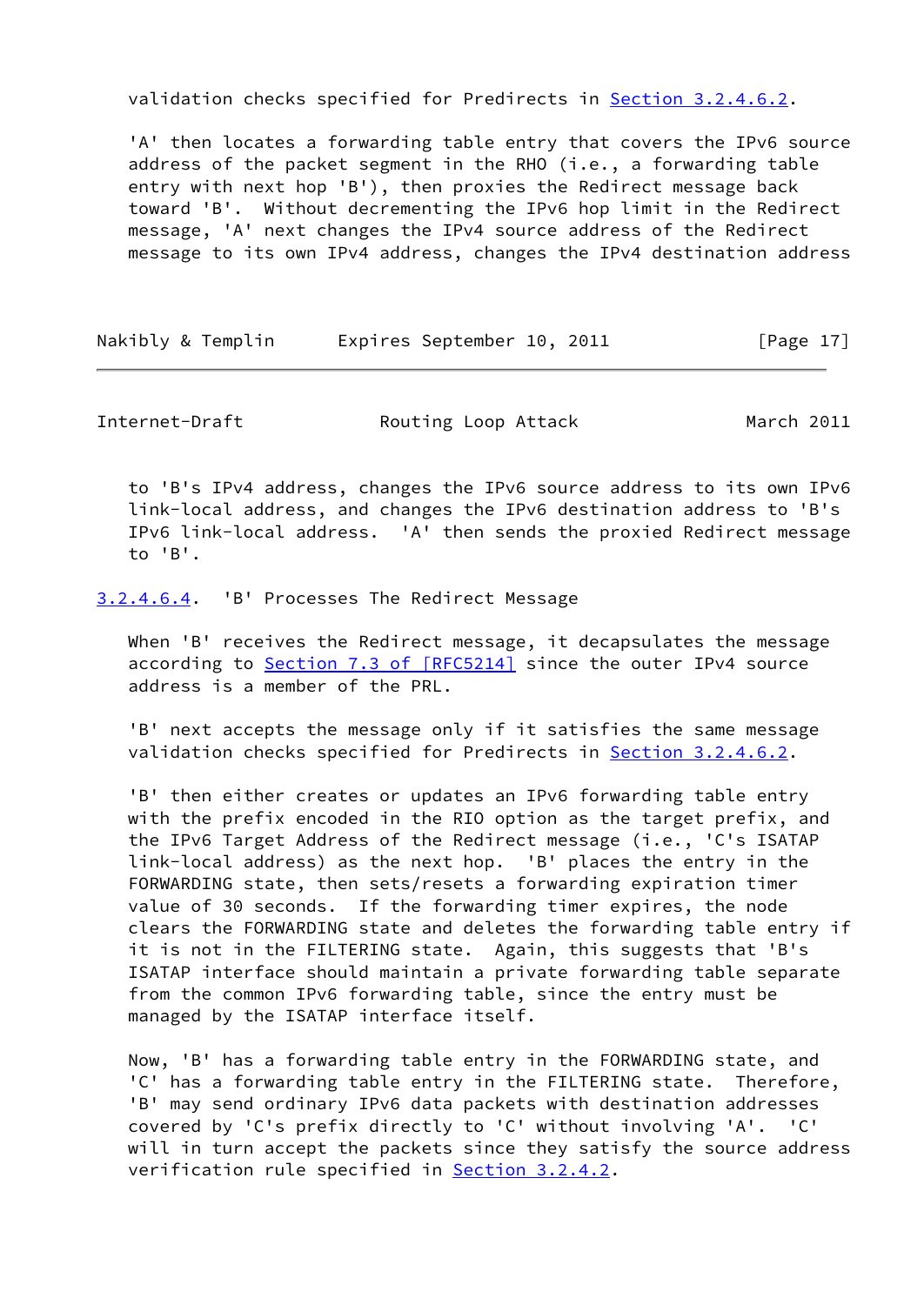To enable packet forwarding from 'C' directly to 'B', a reverse predirection operation is required which is the mirror-image of the forward-predirection operation described above. Following the reverse predirection, both 'B' and 'C' will have forwarding table entries in the "(FORWARDING | FILTERING)" state, and IPv6 packets can be exchanged bidirectionally without involving 'A'.

<span id="page-20-0"></span>[3.2.4.6.5](#page-20-0). 'B' Sends Periodic Predirect Messages Forward to 'A'

 In order to keep forwarding table entries alive while data packets are actively flowing, 'B' can periodically send additional Predirect messages via 'A' to solicit Redirect messages from 'C'. When 'B' forwards an IPv6 packet via 'C', and the corresponding forwarding table entry FORWARDING state timer is nearing expiration, 'B' sends Predirect messages (subject to rate limiting) prepared as follows:

| Nakibly & Templin | Expires September 10, 2011 |  | [Page 18] |
|-------------------|----------------------------|--|-----------|
|                   |                            |  |           |

| Internet-Draft |  | Routing Loop Attack | March 2011 |
|----------------|--|---------------------|------------|
|----------------|--|---------------------|------------|

- o the outer IPv4 source address is set to 'B's IPv4 address.
- o the outer IPv4 destination address is set to 'A's IPv4 address.
- o the inner IPv6 source address is set to 'B's ISATAP link-local address.
- o the inner IPv6 destination address is set to 'A's ISATAP link local address.
- o the Predirect Target and Destination Addresses are both set to 'B's ISATAP link-local address.
- o the Predirect message includes an RIO that encodes an IPv6 prefix taken from 'B's address/prefix delegations that covers the IPv6 source address of the originating IPv6 packet.
- o the Predirect message includes an RHO that contains at least the header of the originating IPv6 packet.
- o the I and P bits in the Predirect message header are both set to 1.

When 'A' receives the Predirect message, it decapsulates the message according to Section [7.3 of \[RFC5214\]](https://datatracker.ietf.org/doc/pdf/rfc5214#section-7.3) since the inner IPv6 source address embeds the outer IPv4 source address.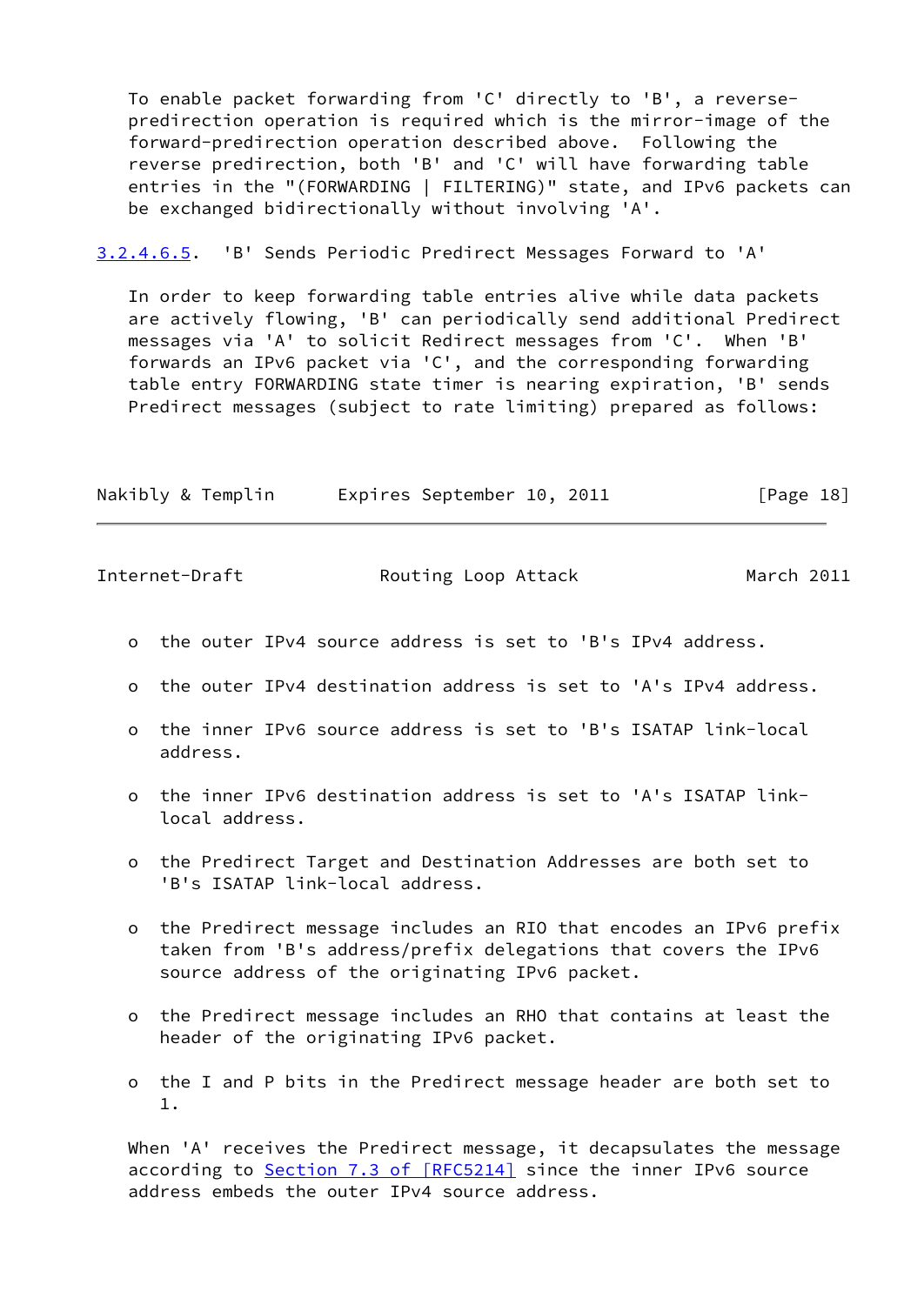'A' next accepts the message only if it satisfies the same message validation checks specified for Predirects in [Section 3.2.4.6.2.](#page-17-0)

 'A' then locates a forwarding table entry that covers the IPv6 destination address of the packet segment in the RHO (in this case, a forwarding table entry with next hop 'C'). Without decrementing the IPv6 hop limit in the Redirect message, 'A' next changes the IPv4 source address of the Predirect message to its own IPv4 address, changes the IPv4 destination address to 'C's IPv4 address, changes the IPv6 source address to its own IPv6 link-local address, and changes the IPv6 destination address to 'C's IPv6 link-local address. 'A' then sends the proxied Predirect message to 'C'. When 'C' receives the proxied message, it processes the message the same as if it had originated from 'A' as described in [Section 3.2.4.6.2.](#page-17-0)

<span id="page-21-0"></span>[3.2.4.7](#page-21-0). Scaling Considerations

 Figure 3 depicts an ISATAP network topology with only a single advertising ISATAP router within the provider network. In order to support larger numbers of non-advertising ISATAP routers and ISATAP hosts, the provider network can deploy more advertising ISATAP

| Nakibly & Templin |  | Expires September 10, 2011 |  |  | [Page 19] |  |
|-------------------|--|----------------------------|--|--|-----------|--|
|-------------------|--|----------------------------|--|--|-----------|--|

Internet-Draft **Routing Loop Attack** March 2011

 routers to support load balancing and generally shortest-path routing.

 Such an arrangement requires that the advertising ISATAP routers participate in an IPv6 routing protocol instance so that IPv6 address/prefix delegations can be mapped to the correct router. The routing protocol instance can be configured as either a full mesh topology involving all advertising ISATAP routers, or as a partial mesh topology with each ISATAP router associating with one or more companion gateways and a full mesh between companion gateways.

# <span id="page-21-1"></span>[3.2.4.8](#page-21-1). Proxy Chaining

 In large ISATAP deployments, there may be many advertising ISATAP routers, each serving many ISATAP clients (i.e., both non-advertising routers and simple hosts). The advertising ISATAP routers then either require full topology knowledge, or a default route to a companion gateway that does have full topology knowledge. For example, if Client 'A' connects to advertising ISATAP router 'B', and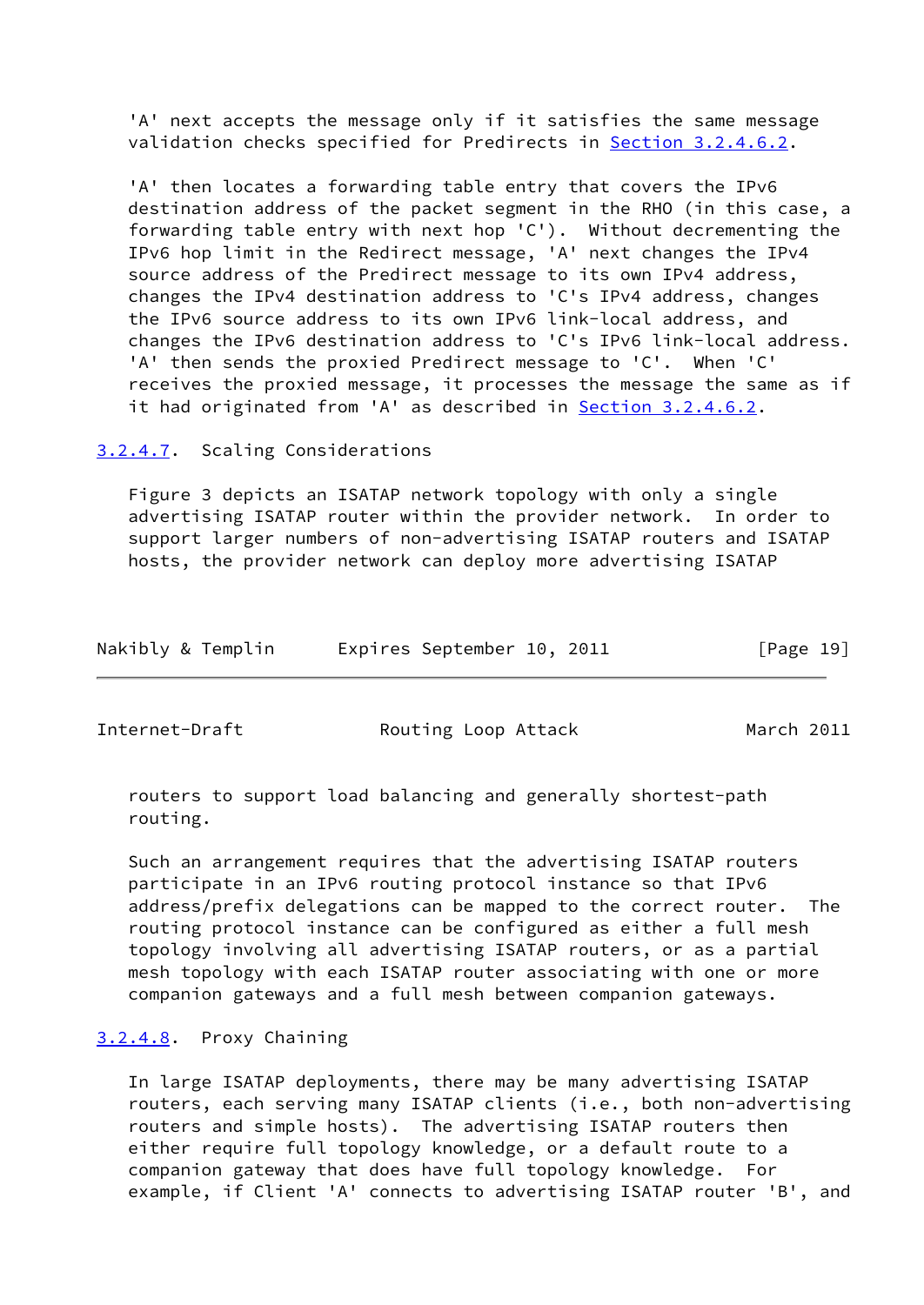Client 'E' connects to advertising ISATAP router 'D', then 'B' and 'D' must either have full topology knowledge or have a default route to a companion gateway (e.g., 'C') that does.

 In that case, when 'A' sends an initial packet to 'E', 'B' generates a Predirect message toward 'C', which proxies the message toward 'D' which finally proxies the message toward 'E'.

 In the reverse direction, when 'E' sends a Redirect response message to 'A', it first sends the message to 'D', which proxies the message toward 'C', which proxies the message toward 'B', which finally proxies the message toward 'A'.

# <span id="page-22-1"></span>[3.2.4.9](#page-22-1). Mobility

 An ISATAP router 'A' can configure both a non-advertising ISATAP interface on a provider network and an advertising ISATAP interface on an edge network. In that case, 'A' can service ISATAP clients (i.e. both non-advertising routers and simple hosts) within the edge network by acting as a DHCPv6 relay. When a client 'B' in the edge network that has obtained IPv6 addresses/prefixes moves to a different edge network, however, 'B' can release its address/prefix delegations via 'A' and re-establish them via a different ISATAP router 'C' in the new edge network.

 When 'B' releases its address/prefix delegations via 'A', 'A' marks the IPv6 forwarding table entries that cover the addresses/prefixes as DEPARTED (i.e., it clears the CURRENT state). 'A' therefore ceases to respond to Predirect messages correlated with the DEPARTED

|  |  | Nakibly & Templin |  | Expires September 10, 2011 |  |  | [Page 20] |  |
|--|--|-------------------|--|----------------------------|--|--|-----------|--|
|--|--|-------------------|--|----------------------------|--|--|-----------|--|

<span id="page-22-0"></span>Internet-Draft **Routing Loop Attack** March 2011

 entries, and also schedules a garbage-collection timer of 60 seconds, after which it deletes the DEPARTED entries.

 When 'A' receives IPv6 packets destined to an address covered by the DEPARTED IPv6 forwarding table entries, it forwards them to the last known edge network link-layer address of 'B' as a means for avoiding mobility-related packet loss during routing changes. Eventually, correspondents will receive new Redirect messages from the network to discover that 'B' is now associated with 'C'.

 Note that this mobility management method works the same way when the edge networks comprise native IPv6 links (i.e., and not just for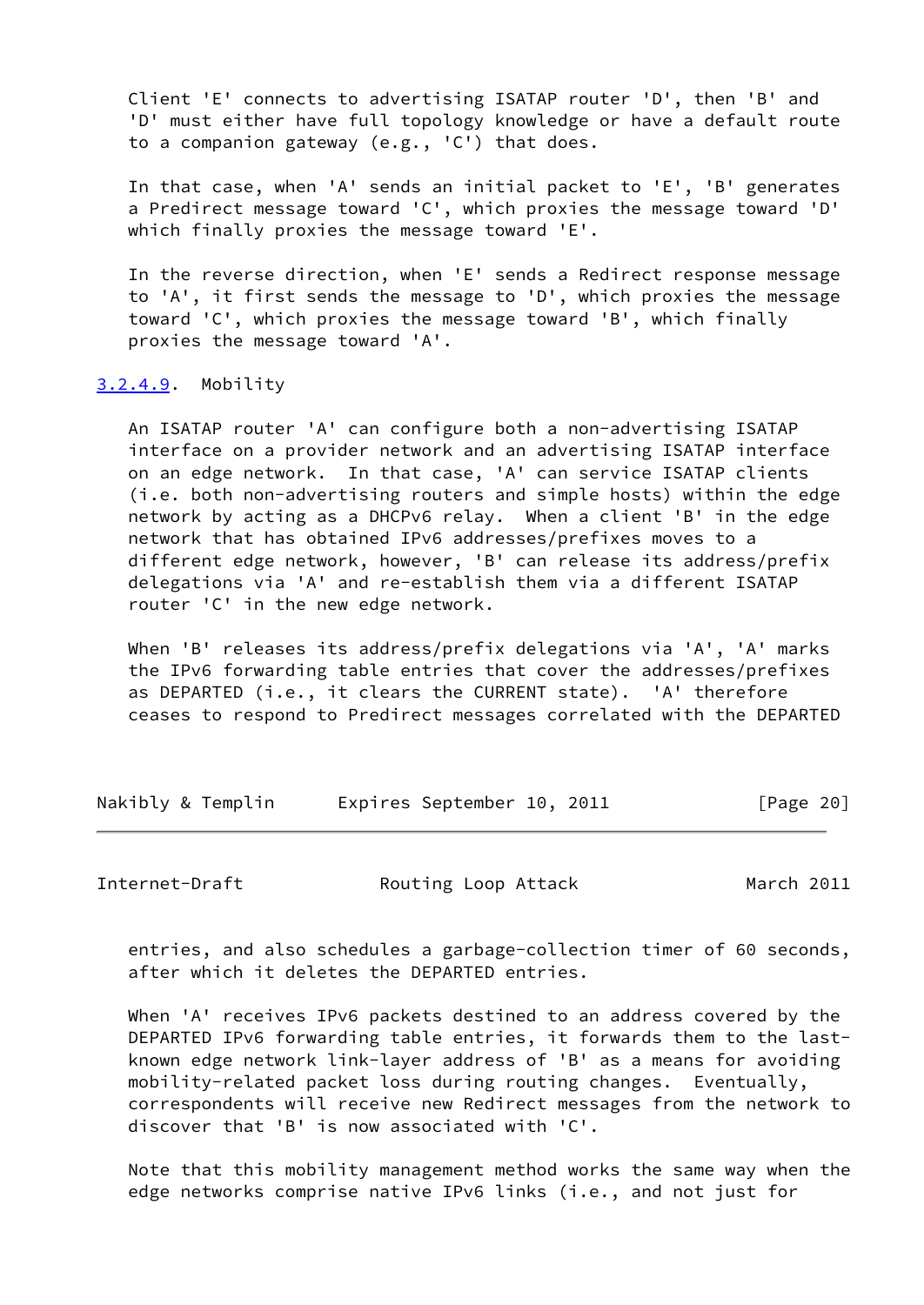ISATAP links), however any IPv6 packets forwarded by 'A' via an IPv6 forwarding table entry in the DEPARTED state may be lost if the mobile node moves off-link with respect to its previous edge network point of attachment. This should not be a problem for large links (e.g., large cellular network deployments, large ISP networks, etc.) in which all/most mobility events are intra-link.

<span id="page-23-0"></span>[3.3](#page-23-0). Destination and Source Address Checks

 Tunnel routers can use a source address check mitigation when they forward an IPv6 packet into a tunnel interface with an IPv6 source address that embeds one of the router's configured IPv4 addresses. Similarly, tunnel routers can use a destination address check mitigation when they receive an IPv6 packet on a tunnel interface with an IPv6 destination address that embeds one of the router's configured IPv4 addresses. These checks should correspond to both tunnels' IPv6 address formats, regardless of the type of tunnel the router employs.

 For example, if tunnel router R1 (of any tunnel protocol) forwards a packet into a tunnel interface with an IPv6 source address that matches the 6to4 prefix 2002:IP1::/48, the router discards the packet if IP1 is one of its own IPv4 addresses. In a second example, if tunnel router R2 receives an IPv6 packet on a tunnel interface with an IPv6 destination address with an off-link prefix but with an interface identifier that matches the ISATAP address suffix ::0200: 5EFE:IP2, the router discards the packet if IP2 is one of its own IPv4 addresses.

 Hence a tunnel router can avoid the attack by performing the following checks:

 o When the router forwards an IPv6 packet into a tunnel interface, it discards the packet if the IPv6 source address has an off-link prefix but embeds one of the router's configured IPv4 addresses.

| Nakibly & Templin | Expires September 10, 2011 | [Page 21] |
|-------------------|----------------------------|-----------|
|-------------------|----------------------------|-----------|

<span id="page-23-1"></span>

| Internet-Draft | Routing Loop Attack | March 2011 |
|----------------|---------------------|------------|
|----------------|---------------------|------------|

 o When the router receives an IPv6 packet on a tunnel interface, it discards the packet if the IPv6 destination address has an off link prefix but embeds one of the router's configured IPv4 addresses.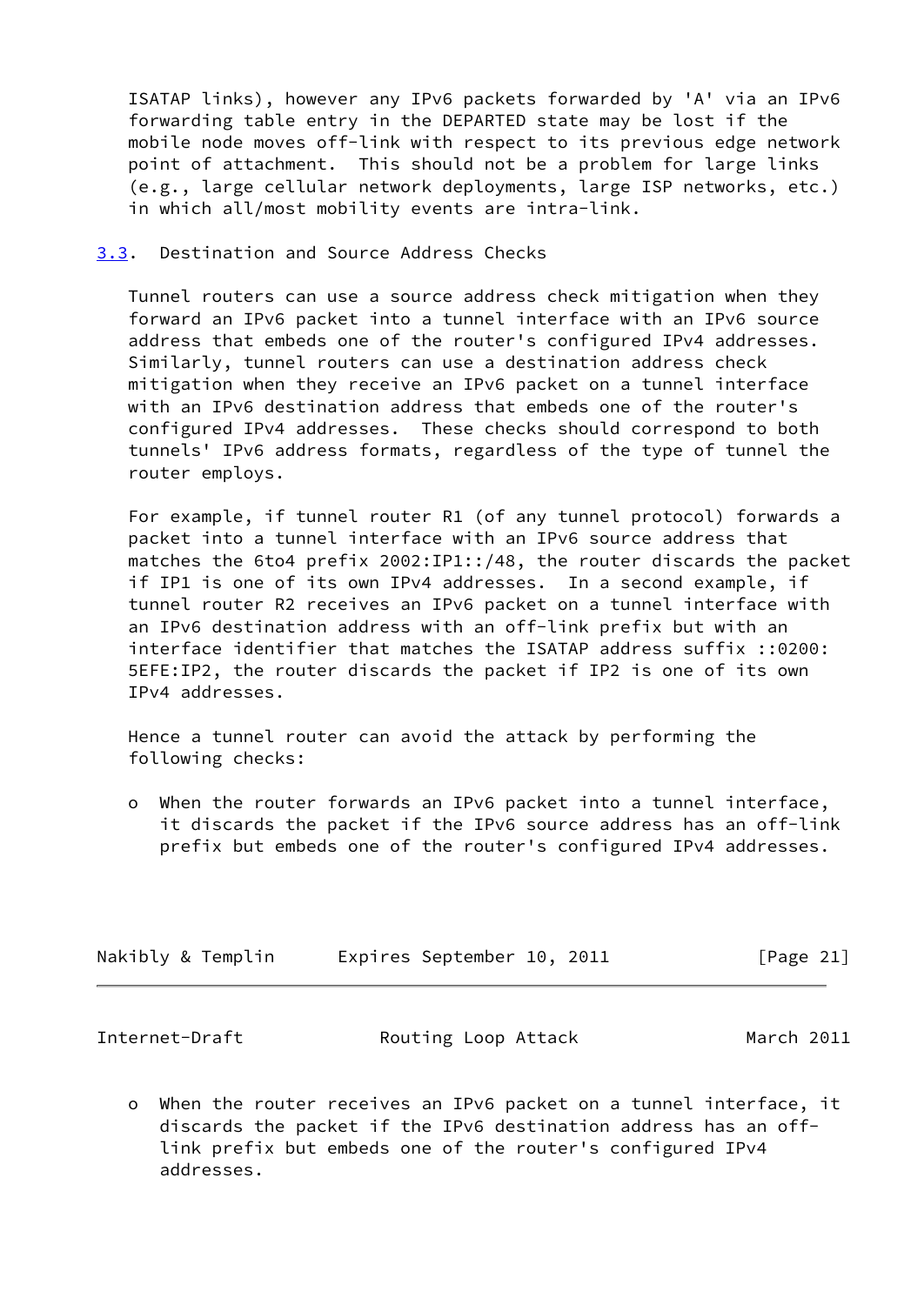This approach has the advantage that that no ancillary state is required, since checking is through static lookup in the lists of IPv4 and IPv6 addresses belonging to the router. However, this approach has some inherent limitations

- o The checks incur an overhead which is proportional to the number of IPv4 addresses assigned to the router. If a router is assigned many addresses, the additional processing overhead for each packet may be considerable. Note that an unmitigated attack packet would be repetitively processed by the router until the Hop Limit expires, which may require as many as 255 iterations. Hence, an unmitigated attack will consume far more aggregate processing overhead than per-packet address checks even if the router assigns a large number of addresses.
- o The checks should be performed for the IPv6 address formats of every existing automatic IPv6 tunnel protocol (which uses protocol-41 encapsulation). Hence, the checks must be updated as new protocols are defined.
- o Before the checks can be performed the format of the address must be recognized. There is no guarantee that this can be generally done. For example, one can not determine if an IPv6 address is a 6rd one, hence the router would need to be configured with a list of all applicable 6rd prefixes (which may be prohibitively large) in order to unambiguously apply the checks.
- o The checks cannot be performed if the embedded IPv4 address is a private one [\[RFC1918](https://datatracker.ietf.org/doc/pdf/rfc1918)] since it is ambiguous in scope. Namely, the private address may be legitimately allocated to another node in another routing region.

 The last limitation may be relieved if the router has some information that allows it to unambiguously determine the scope of the address. The check in the following subsection is one example for this.

<span id="page-24-0"></span>[3.3.1](#page-24-0). Known IPv6 Prefix Check

 A router may be configured with the full list of IPv6 subnet prefixes assigned to the tunnels attached to its current IPv4 routing region. In such a case it can use the list to determine when static destination and source address checks are possible. By keeping track

| Nakibly & Templin |  | Expires September 10, 2011 |  |  | [Page 22] |  |
|-------------------|--|----------------------------|--|--|-----------|--|
|-------------------|--|----------------------------|--|--|-----------|--|

<span id="page-24-1"></span>

Internet-Draft **Routing Loop Attack** March 2011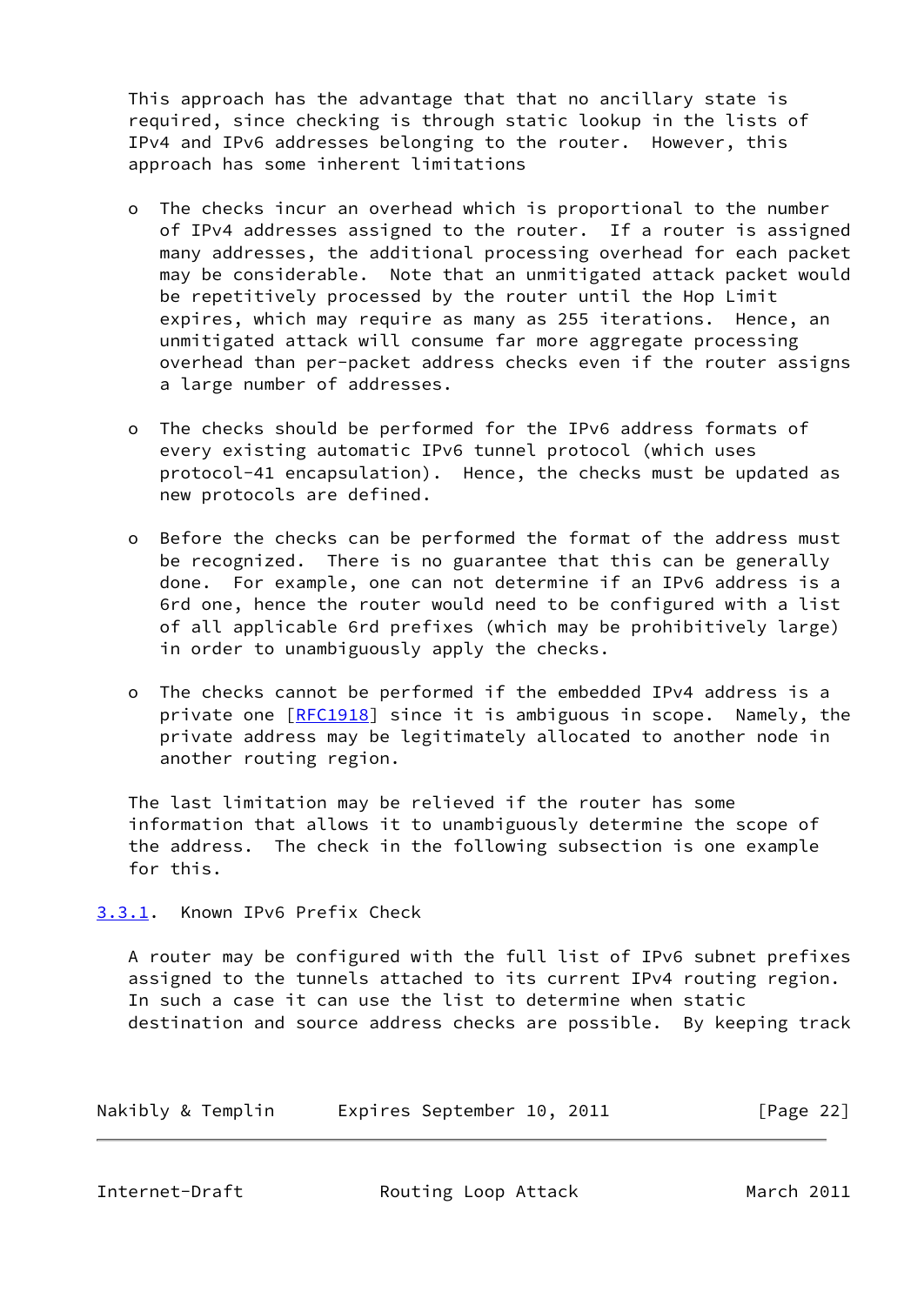of the list of IPv6 prefixes assigned to the tunnels in the IPv4 routing region, a router can perform the following checks on an address which embeds a private IPv4 address:

- o When the router forwards an IPv6 packet into its tunnel with a source address that embeds a private IPv4 address and matches an IPv6 prefix in the prefix list, it determines whether the packet should be discarded or forwarded by performing the source address check specified in [Section 3.3](#page-23-0). Otherwise, the router forwards the packet.
- o When the router receives an IPv6 packet on its tunnel interface with a destination address that embeds a private IPv4 address and matches an IPv6 prefix in the prefix list, it determines whether the packet should be discarded or forwarded by performing the destination address check specified in [Section 3.3](#page-23-0). Otherwise, the router forwards the packet.

 The disadvantage of this approach is the administrative overhead for maintaining the list of IPv6 subnet prefixes associated with an IPv4 routing region may become unwieldy should that list be long and/or frequently updated.

<span id="page-25-0"></span>[4](#page-25-0). Recommendations

 In light of the mitigation measures proposed above we make the following recommendations in decreasing order:

- 1. When possible, it is recommended that the attacks are operationally eliminated (as per one of the measures proposed in [Section 3.2\)](#page-7-1).
- 2. For tunnel routers that keep a coherent and trusted neighbor cache which includes all legitimate end-points of the tunnel, we recommend exercising the Neighbor Cache Check.
- 3. For tunnel routers that can implement the Neighbor Reachability Check, we recommend exercising it.
- 4. For tunnels having small and static list of end-points we recommend exercising Known IPv4 Address Check.
- 5. We generally do not recommend using the Destination and Source Address Checks since they can not mitigate routing loops with 6rd routers. Therefore, these checks should not be used alone unless there is operational assurance that other measures are exercised to prevent routing loops with 6rd routers.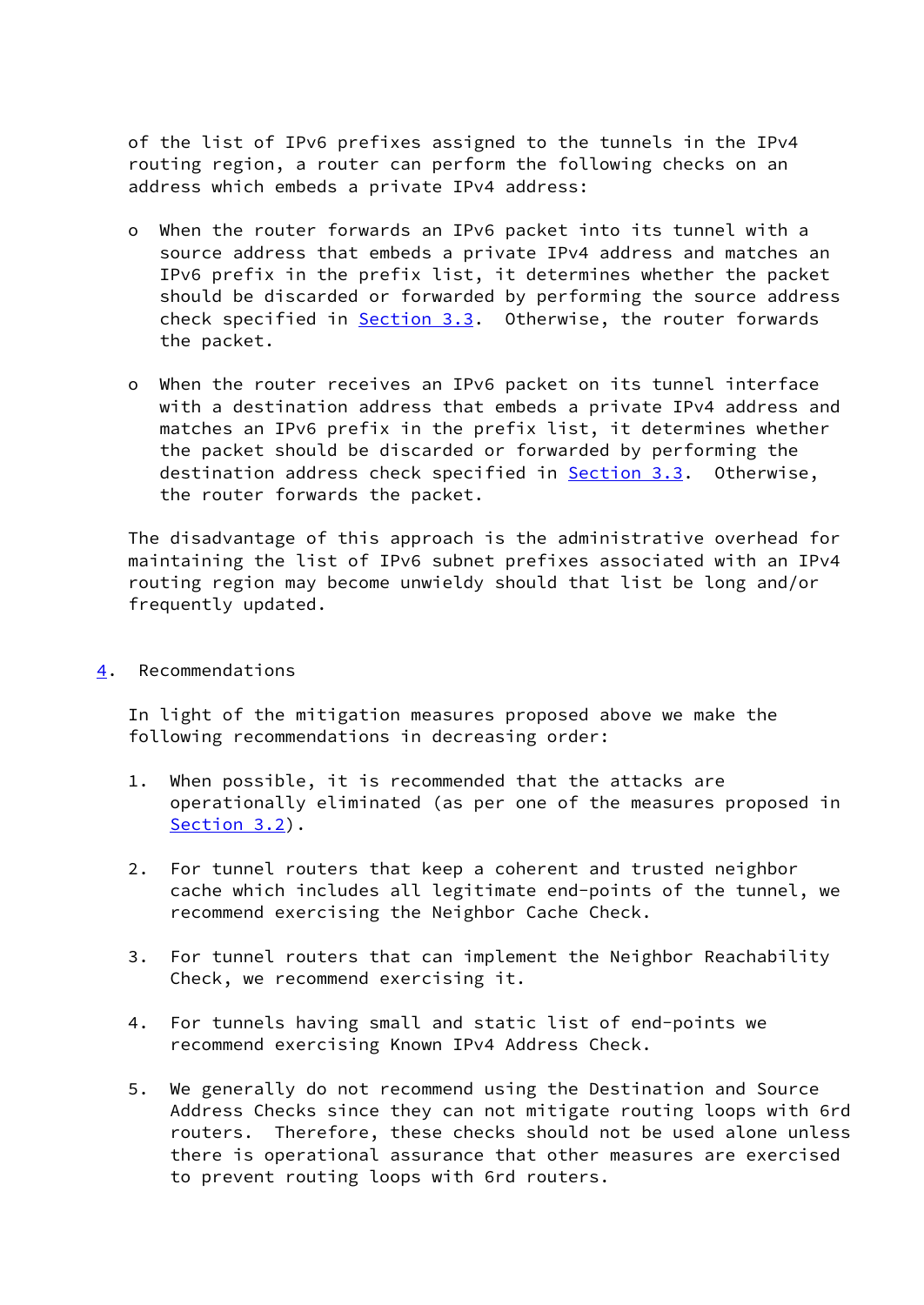# <span id="page-26-1"></span>Internet-Draft **Routing Loop Attack** March 2011

 As noted earlier, tunnels may be deployed in various operational environments. There is a possibility that other mitigations may be feasible in specific deployment scenarios. The above recommendations are general and do not attempt to cover such scenarios.

# <span id="page-26-0"></span>[5](#page-26-0). IANA Considerations

This document has no IANA considerations.

# <span id="page-26-2"></span>[6](#page-26-2). Security Considerations

 This document aims at presenting possible solutions to the routing loop attack which involves automatic tunnels' routers. It contains various checks that aim to recognize and drop specific packets that have strong potential to cause a routing loop. These checks do not introduce new security threats.

# <span id="page-26-3"></span>[7](#page-26-3). Acknowledgments

 This work has benefited from discussions on the V6OPS, 6MAN and SECDIR mailing lists. Remi Despres, Christian Huitema, Dmitry Anipko, Dave Thaler and Fernando Gont are acknowledged for their contributions.

# <span id="page-26-4"></span>[8](#page-26-4). References

# <span id="page-26-5"></span>[8.1](#page-26-5). Normative References

- [RFC1918] Rekhter, Y., Moskowitz, R., Karrenberg, D., Groot, G., and E. Lear, "Address Allocation for Private Internets", [BCP 5,](https://datatracker.ietf.org/doc/pdf/bcp5) [RFC 1918](https://datatracker.ietf.org/doc/pdf/rfc1918), February 1996.
- [RFC3056] Carpenter, B. and K. Moore, "Connection of IPv6 Domains via IPv4 Clouds", [RFC 3056](https://datatracker.ietf.org/doc/pdf/rfc3056), February 2001.
- [RFC3315] Droms, R., Bound, J., Volz, B., Lemon, T., Perkins, C., and M. Carney, "Dynamic Host Configuration Protocol for IPv6 (DHCPv6)", [RFC 3315,](https://datatracker.ietf.org/doc/pdf/rfc3315) July 2003.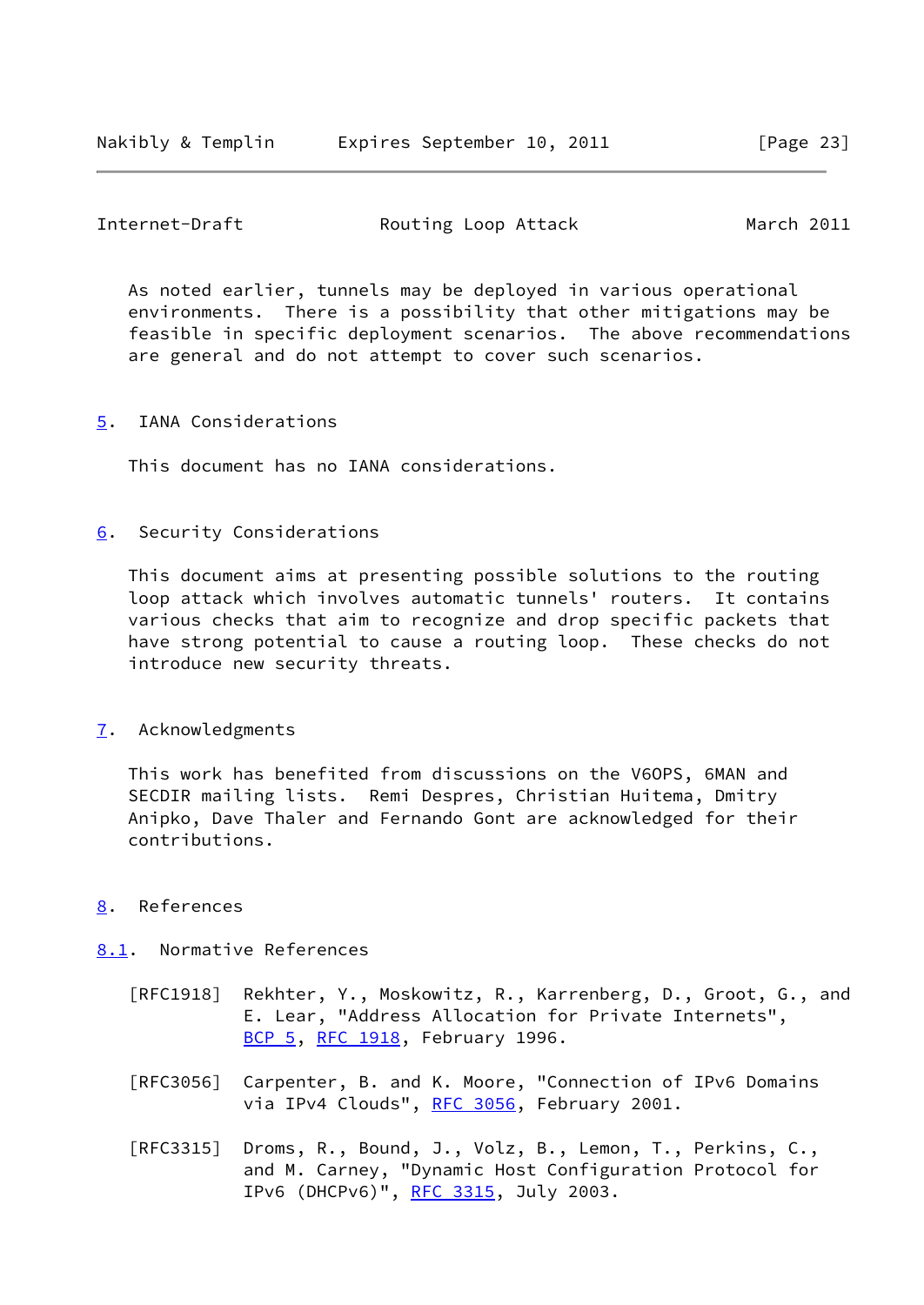- [RFC3633] Troan, O. and R. Droms, "IPv6 Prefix Options for Dynamic Host Configuration Protocol (DHCP) version 6", [RFC 3633](https://datatracker.ietf.org/doc/pdf/rfc3633), December 2003.
- [RFC4191] Draves, R. and D. Thaler, "Default Router Preferences and

Nakibly & Templin Expires September 10, 2011 [Page 24]

<span id="page-27-1"></span>Internet-Draft **Routing Loop Attack** March 2011

More-Specific Routes", [RFC 4191](https://datatracker.ietf.org/doc/pdf/rfc4191), November 2005.

- [RFC4213] Nordmark, E. and R. Gilligan, "Basic Transition Mechanisms for IPv6 Hosts and Routers", [RFC 4213](https://datatracker.ietf.org/doc/pdf/rfc4213), October 2005.
- [RFC4861] Narten, T., Nordmark, E., Simpson, W., and H. Soliman, "Neighbor Discovery for IP version 6 (IPv6)", [RFC 4861](https://datatracker.ietf.org/doc/pdf/rfc4861), September 2007.
- [RFC5214] Templin, F., Gleeson, T., and D. Thaler, "Intra-Site Automatic Tunnel Addressing Protocol (ISATAP)", [RFC 5214,](https://datatracker.ietf.org/doc/pdf/rfc5214) March 2008.
- [RFC5969] Townsley, W. and O. Troan, "IPv6 Rapid Deployment on IPv4 Infrastructures (6rd) -- Protocol Specification", [RFC 5969,](https://datatracker.ietf.org/doc/pdf/rfc5969) August 2010.
- <span id="page-27-3"></span><span id="page-27-0"></span>[8.2](#page-27-0). Informative References
	- [I-D.gont-6man-teredo-loops] Gont, F., "Mitigating Teredo Rooting Loop Attacks", [draft-gont-6man-teredo-loops-00](https://datatracker.ietf.org/doc/pdf/draft-gont-6man-teredo-loops-00) (work in progress), September 2010.
	- [RFC4380] Huitema, C., "Teredo: Tunneling IPv6 over UDP through Network Address Translations (NATs)", [RFC 4380](https://datatracker.ietf.org/doc/pdf/rfc4380), February 2006.
	- [RFC4732] Handley, M., Rescorla, E., and IAB, "Internet Denial-of- Service Considerations", [RFC 4732,](https://datatracker.ietf.org/doc/pdf/rfc4732) December 2006.

<span id="page-27-2"></span>[USENIX09]

 Nakibly, G. and M. Arov, "Routing Loop Attacks using IPv6 Tunnels", USENIX WOOT, August 2009.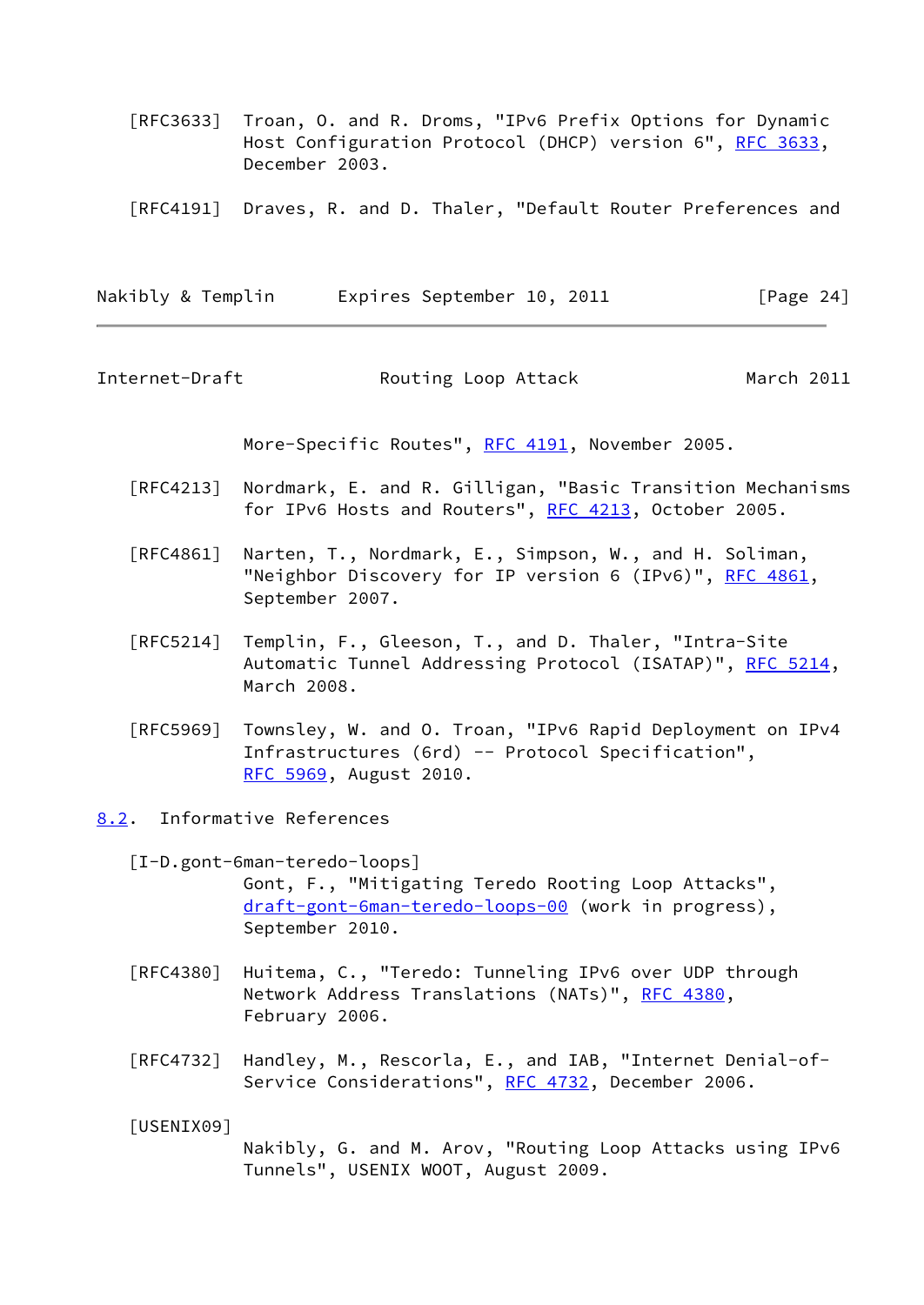Authors' Addresses Gabi Nakibly National EW Research & Simulation Center P.O. Box 2250 (630) Haifa 31021 Israel Email: gnakibly@yahoo.com Nakibly & Templin Expires September 10, 2011 [Page 25]

Internet-Draft **Routing Loop Attack** March 2011

 Fred L. Templin Boeing Research & Technology P.O. Box 3707 MC 7L-49 Seattle, WA 98124 USA

Email: fltemplin@acm.org